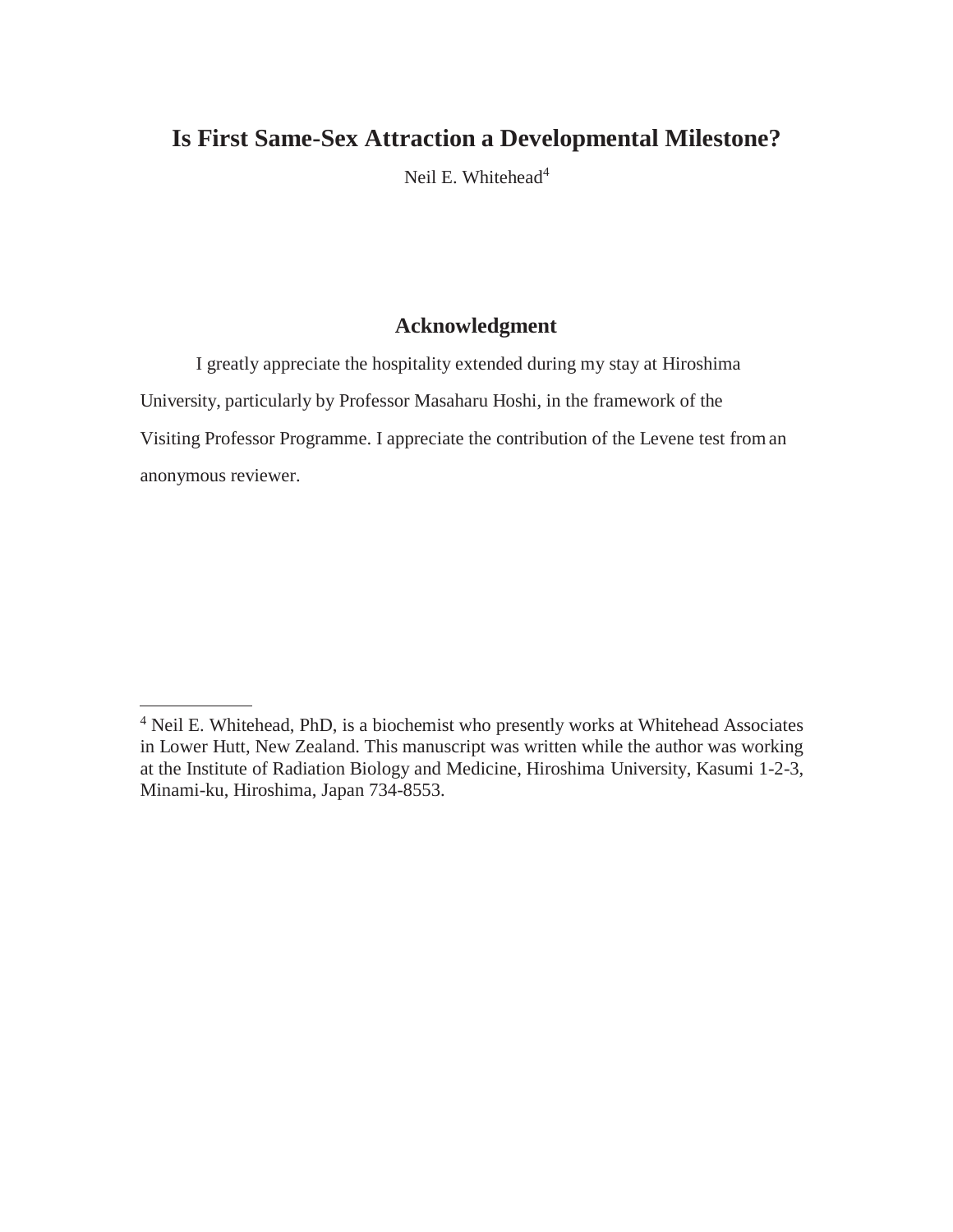## **Abstract**

This paper combines the well-known concept of developmental milestones with standard statistical analysis of their spread in time to gauge the milestone status/genetic influence on the timing of first same-sex attraction (SSA) by comparison with timing of puberty. SSA is not a developmental milestone, nor does its timing have high genetic influence. The relative standard deviation (RSD) of the average age of first SSA is 40%, which is very high compared with the approximately 7% for milestones with very high known genetic influence, such as puberty. As reported in many studies over a period of thirty years, first attraction occurs at a mean age of ten for both sexes, both orientations, and cross-culturally. While it is commonly claimed in the literature that first SSA is a genuine sexually related attraction and biologically preprogrammed, both of these claims are doubtful. First attraction is on average about two years before puberty; hence it is mostly not puberty-driven. The age of ten is possibly connected with peak awareness of social gender differences. Alternatively but much less probably, the age of first SSA is connected with adrenarche (maturing of the adrenal glands). Age of first attraction turns out to be a poor choice to illustrate alleged innateness. Very few individuals have SSA as their earliest memories, which is hence a false stereotype.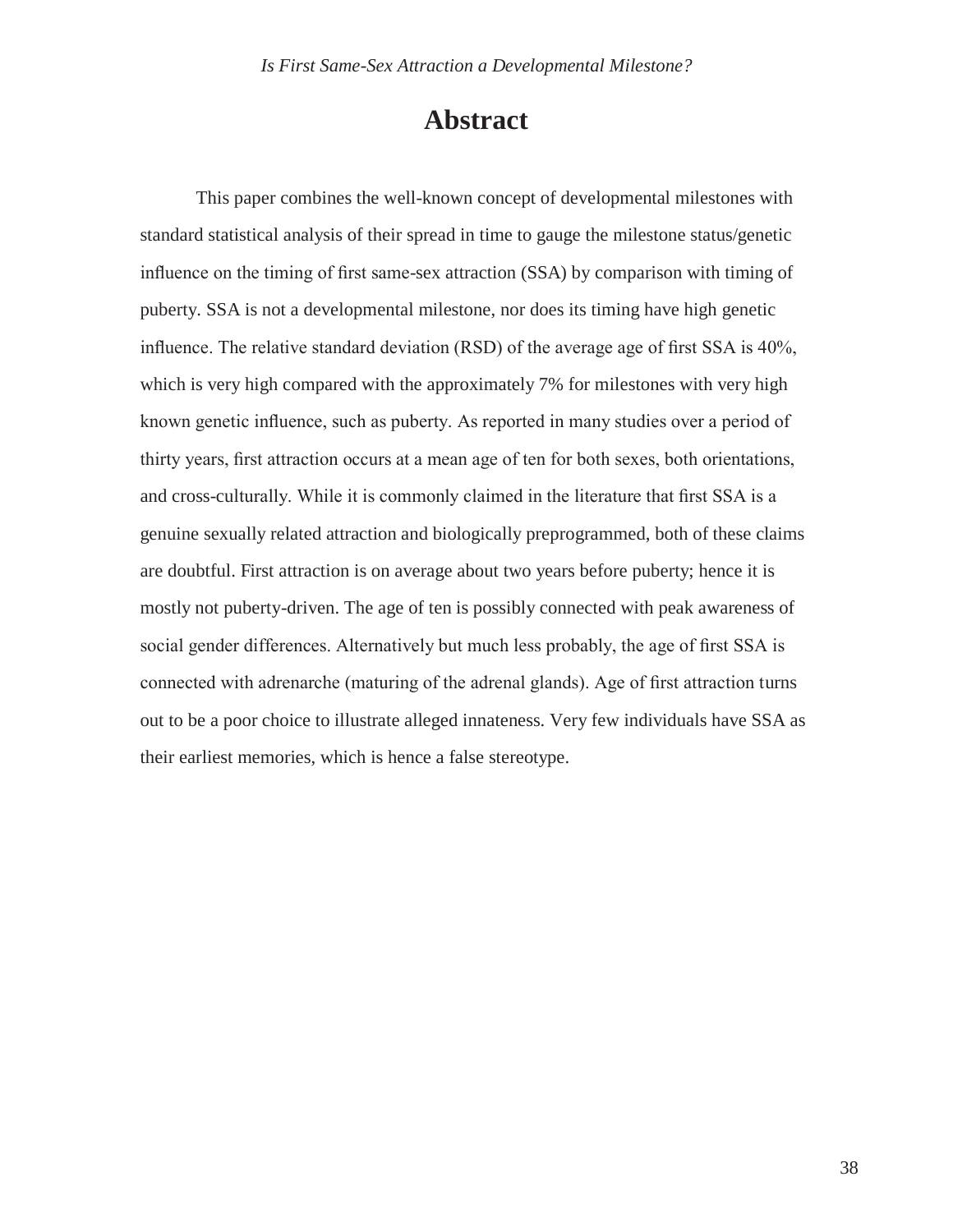# **Introduction**

It is rather common to hear gay people say, "Oh, I've always been this way. My earliest memories are of feeling different, and attracted to males" (Hillier, Turner, & Mitchell, 2005). In context this usually means that their earliest memories are of SSA, and it implies that such individuals must have been born with those feelings. This is even claimed to be the case cross-culturally (McLelland, 2000). It is still possible to find academic statements implicitly or explicitly suggesting that one is born gay. For example, LeVay (2010) declares that "I am inclined to place most of the developmental control in the hands of prenatal hormones" (p. 279), and *Born Gay* is even the title of one book (Wilson & Rahman, 2005). By this, the authors mean that SSA is influenced predominantly by prenatal factors.

Clearly, people with SSA are not "born that way"—immediately after birth, such individuals cannot even differentiate between themselves and their mothers, let alone distinguish between the genders. The phrase "born that way" therefore means in this context *predestined*, or bound to develop SSA. If this were true, the development of SSA would be a milestone event, like puberty or gestation, which is biologically programmed to occur in a set developmental sequence. The term *milestone* has been applied to various stages in the "coming out" process of GLB people (Floyd & Bakeman, 2006), and first same-sex sexual attraction is one of the milestones included. As the balance of this paper shows, this term is applied inaccurately, since no evidence of biological programming for SSA has been documented.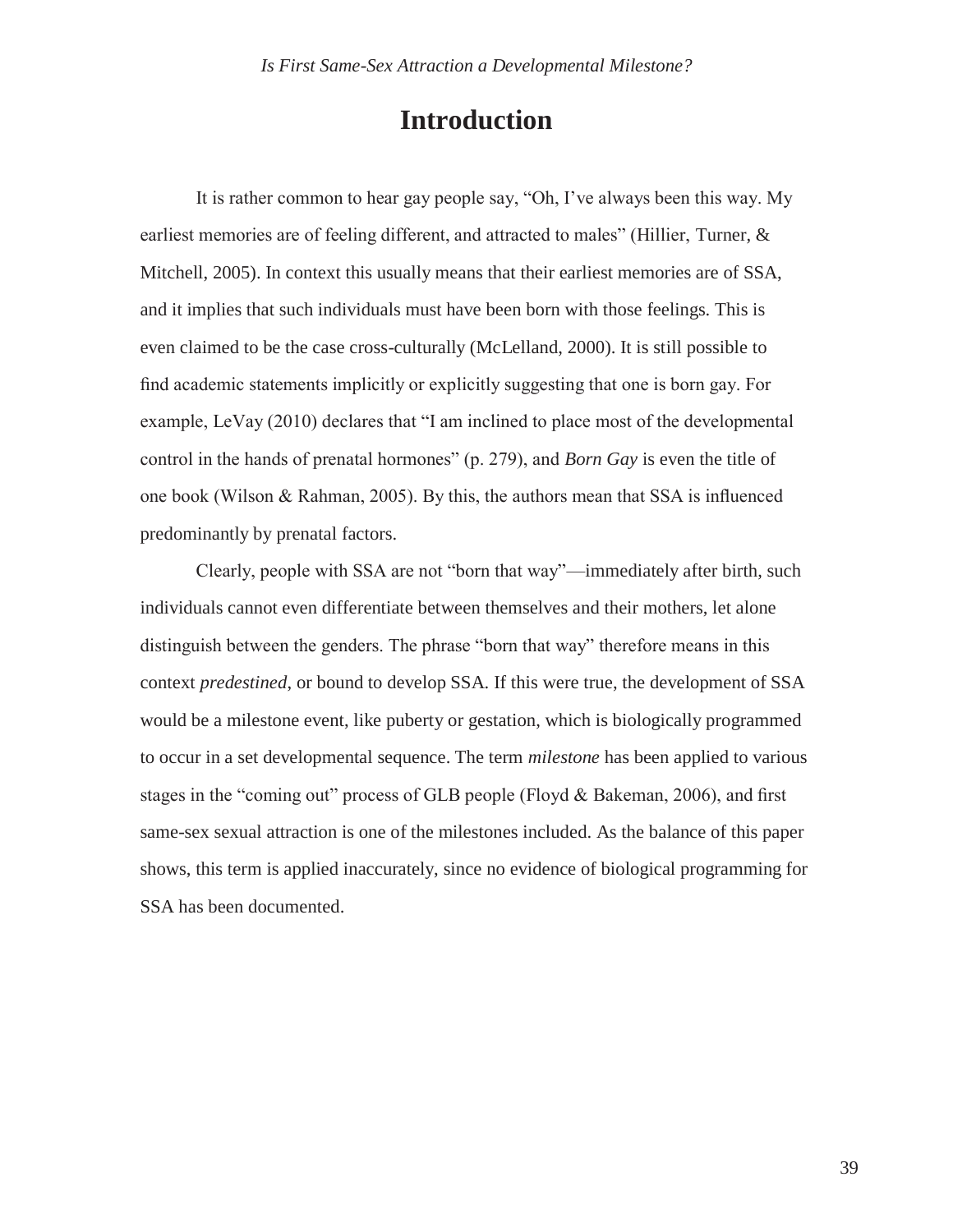## **Statistics of Developmental Milestones**

Developmental milestones are tabulated in the literature for things like fetal growth, motor skills development, social skills, teeth eruption, puberty, and menopause. Failure or delay in reaching a milestone may be an important indicator of an underlying medical problem. As typical with a biological system, there will be a range of ages for a particular milestone derived from surveys of normal individuals. There will be a mean, and then a measure of age-spread, normally confidence intervals or the standard deviation, finally tabulated and used by medical professionals. These are generally larger, the later the milestone.

For example, there is a 3.8y standard deviation on the timing of menopause, but only a 0.023y standard deviation on gestation length (Table 1). Clearly the two measures are not directly or usefully comparable. The standard mathematical measurement that avoids this problem uses the coefficient of variation, or the *relative* standard deviation (RSD). The RSD is the standard deviation divided by the mean—in this case, the mean age. If an RSD exceeds 50%, the event is not a milestone. The RSD is used extensively in this paper for comparisons, and it should be noted that some are close to the 50% cutoff. RSDs for selected postnatal milestones are given in Table 1. The literature for first samesex attraction is treated later (see Table 3). RSD is calculated using time since conception. *First heterosex/homosex* is first sexual experience/initiation.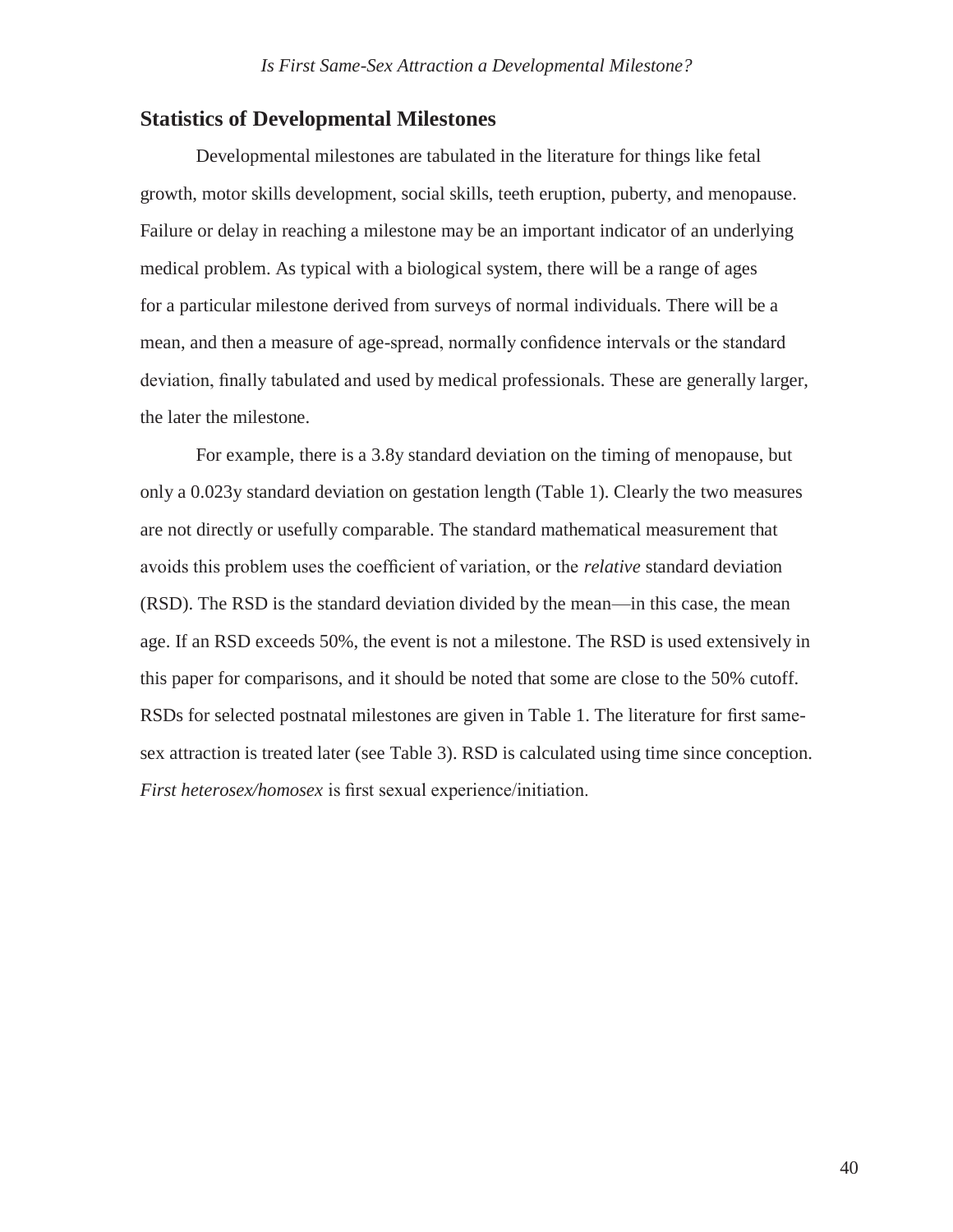| Milestone               | Reference                                                 | $RSD\%$          |
|-------------------------|-----------------------------------------------------------|------------------|
| Gestation length        | (Kieler, Axelsson, Nilsson, &<br>Waldenström, 1995)       | 3.0              |
| First crawling, walking | (Adolph, Vereijken, & Denny, 1998)                        | 7.6              |
| First word, sentence    | (Neligan & Prudham, 1969)                                 | 5.5, 3.8 $(M/F)$ |
| Teeth eruption          | (Hägg & Taranger, 1985)                                   | 8                |
| Puberty                 | (Kaltiala-Heino, Marttunen, Rantanen, &<br>Rimpela, 2003) | 8.6              |
| First heterosex         | (Laumann, Gagnon, Michael, & Michaels,<br>1994)           | 7.1              |
| First homosex           | (Savin-Williams & Diamond, 2000)                          | 33, 27 (M/F)     |
| Hetero-marriage         | (Laumann et al., 1994)                                    | 6.2              |
| First birth             | (Martin et al., 2002)                                     | 25               |
| Graying                 | (Keogh & Walsh, 1965)                                     | 26               |
| <b>Balding</b>          | (Paik, Yoon, Sim, Kim, & Kim, 2001)                       | 28               |
| Menopause               | (de Bruin et al., 2001)<br>(Hayakawa et al., 1992)        | 7.3              |
| Lifespan                | (CDC, 2008)                                               | $25^{\rm a}$     |

## **Table 1. Postnatal Milestones**

We notice that same-sex initiation seems to have a much larger RSD than opposite-sex initiation or other milestones. High milestone variability is the result of a combination of genetic influences, family/social influences, and random events. These act to increase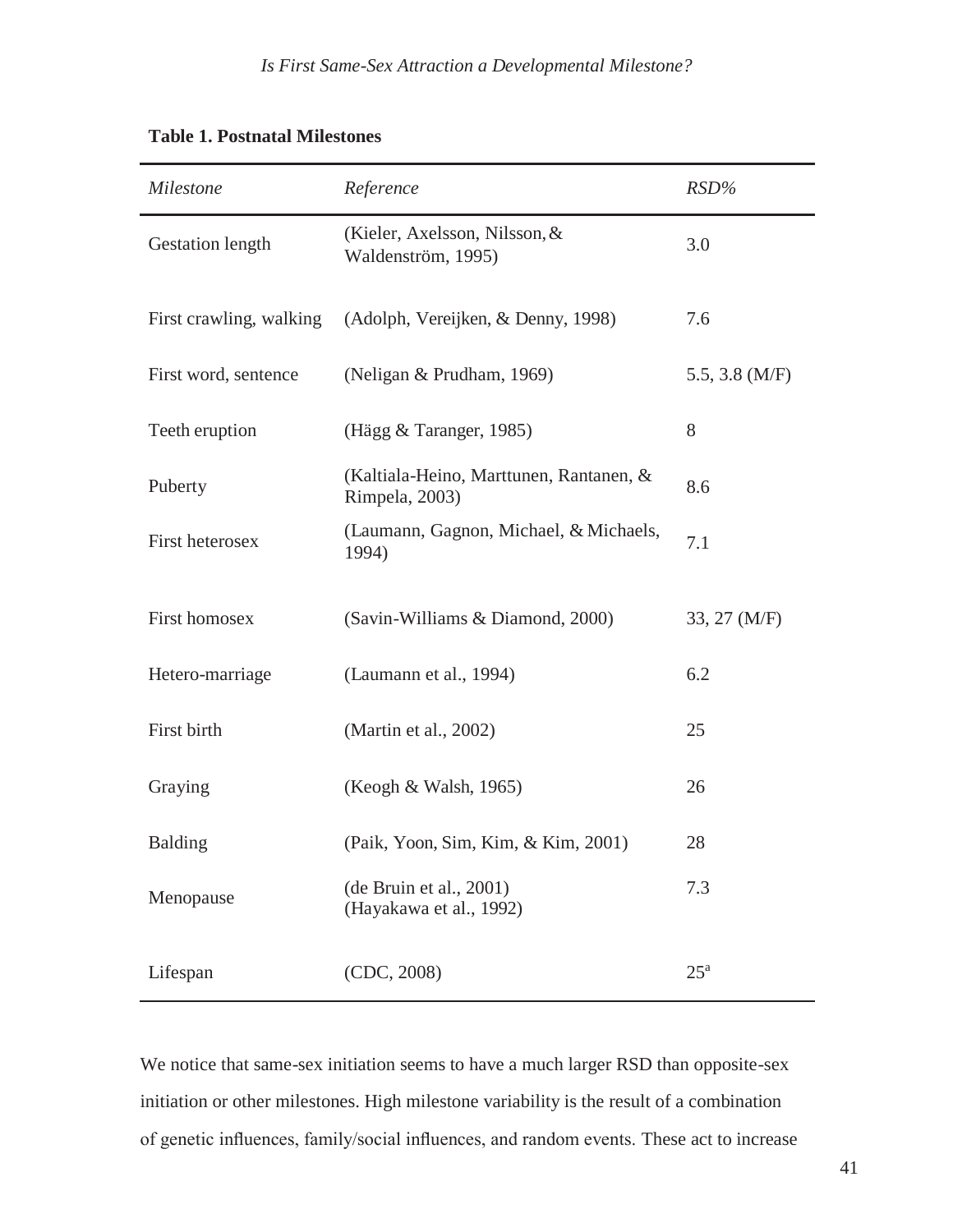the RSD, so it might be a natural interpretation to say that many other influences are involved. It is not very surprising that the RSD for age of first birth to a mother is large, because many more factors enter into this than marriage, including deliberate postponement, difficulties conceiving, and so on. It is no surprise that lifespan has a larger RSD because many factors, such as accidents and lifestyle choices, are involved.

However, things might not be so simple. Sometimes a societal stricture or legal requirement may actually decrease the RSD; for example, all Swedish children must start school at age seven, and the RSD of the exact age is only about 4%. Similarly, it might be thought rather strange that age of marriage is so tightly constrained, but there are many social factors that reduce the spread and tend to produce similarity. If all of one's friends are getting married, there is pressure to get married at a similar time. Because graduation from tertiary education is a normal transition point, age at first marriage might also converge then, and the RSD might be small.

The rule of thumb is that most environmental influences act to increase differences and enlarge the RSD, and that probably also applies to first SSA attraction. Since the degree of environmental influence increases a great deal after birth; one of the clearest illustrations of minimum milestone variability (i.e., relatively small RSD) is prenatal development. Such data is available and can be calculated now from MRI scans and ultrasounds, as shown in Table 2.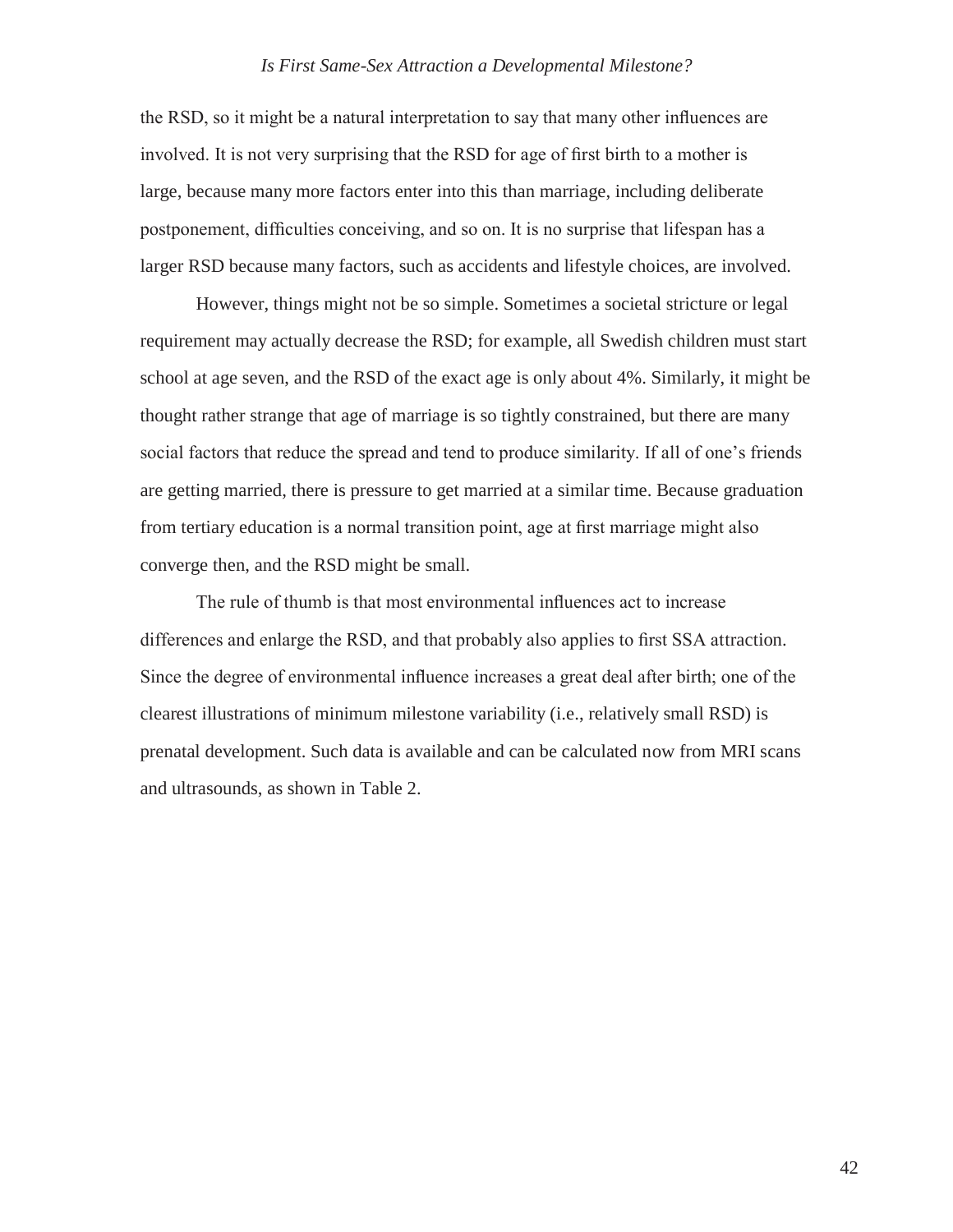| Milestone                   | Reference                                       | Mean<br>Years | $RSD\%$ |
|-----------------------------|-------------------------------------------------|---------------|---------|
| Size of 10 mm fetal sac     | (Creighton University)<br>Medical Center, 2006) | 0.115         | 4.1     |
| First head rotation         | (Creighton University)<br>Medical Center, 2006) | 0.200         | 4.6     |
| Singular sulcus development | (Garel et al., 2001)                            | 0.433         | 2.2     |
| First arm movement          | (Kurjak et al., 2006)                           | 0.538         | 3.8     |

#### **Table 2. Prenatal Milestones**

RSD expressed as time since conception.

The mean of these relative standard deviations (RSDs) is 3.7%, which is less than the lowest *postnatal* milestones in Table 1.

For purely genetic influence, there is evidence from colonies of laboratory mice that the degree of timing-spread might be even lower (Murray et al., 2010). For laboratory mice, with environmental conditions held very constant by researchers, the timing of gestation has a relative standard deviation of about 1.9%. This varies a little depending on the particular mouse strain. This is lower than the prenatal RSDs for humans in Table 2, but for a fuller comparison with humans, more research is needed.

## **First Attraction Conceptual Difficulties**

The concept of first sexual attraction is now discussed in light of the above background. The concept of attraction is more fundamental than sexual identity, because the latter will have a significant social input; similarly, a behavioral criterion is possibly unreliable. The first attraction data under consideration, although apparently more fundamental, do not necessarily involve genuine erotic arousal and may be less clear-cut than one might imagine. The answers obtained to questionnaires designed to gather data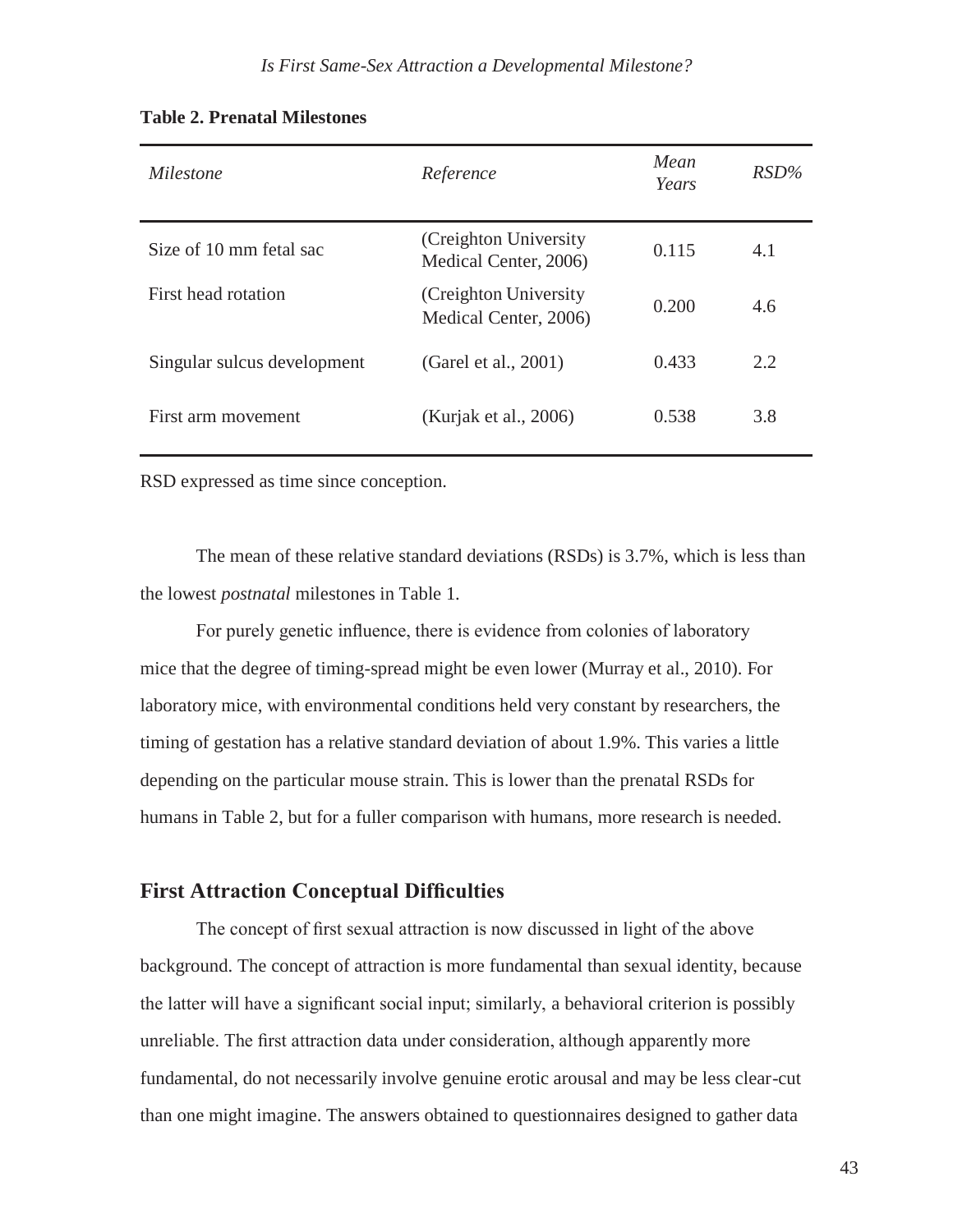on first attraction depend on how the questions are framed (Rich Savin-William, personal communication, June 2009). The first attraction may consist of admiration, fascination, or hero worship, and may only later become sexualized. It is assumed here that any reported first attraction has at least a sexualized tinge (Herdt, McClintock, Henderson, Lehavot, & Simoni, 2000).

Another criticism of the attraction data is that adult memories of age of first attraction may be imprecise and unreliable. However, it is reassuring that the test-retest reliability of first attraction age is good (Schrimshaw et al., 2006) and little different from those for sexual identity realization and first same-sex encounter, which are likely to be better remembered.

### **First Attraction Literature Data**

Kinsey, Pomeroy, and Martin (1948) and Kinsey, Pomeroy, Martin, and Gebhard (1953)—the first to investigate sexuality on a really large scale—give lots of sexual data with age, but ironically none on first attraction. They accumulated data on first arousal instead, and by this they explicitly meant physiological arousal, not just attraction. In a review of the literature, Herdt and colleagues (2000) cite the first published calculation of a first-attraction age (ten years) as a long time after the work of Kinsey et al. (Saghir & Robins, 1973).

Since Saghir and Robins (1973), there have been many subsequent studies that measured first attraction (see Table 3). Some studies give only an estimate of the age, while others also give the standard deviation of the age, or enough information so that a standard deviation may be calculated.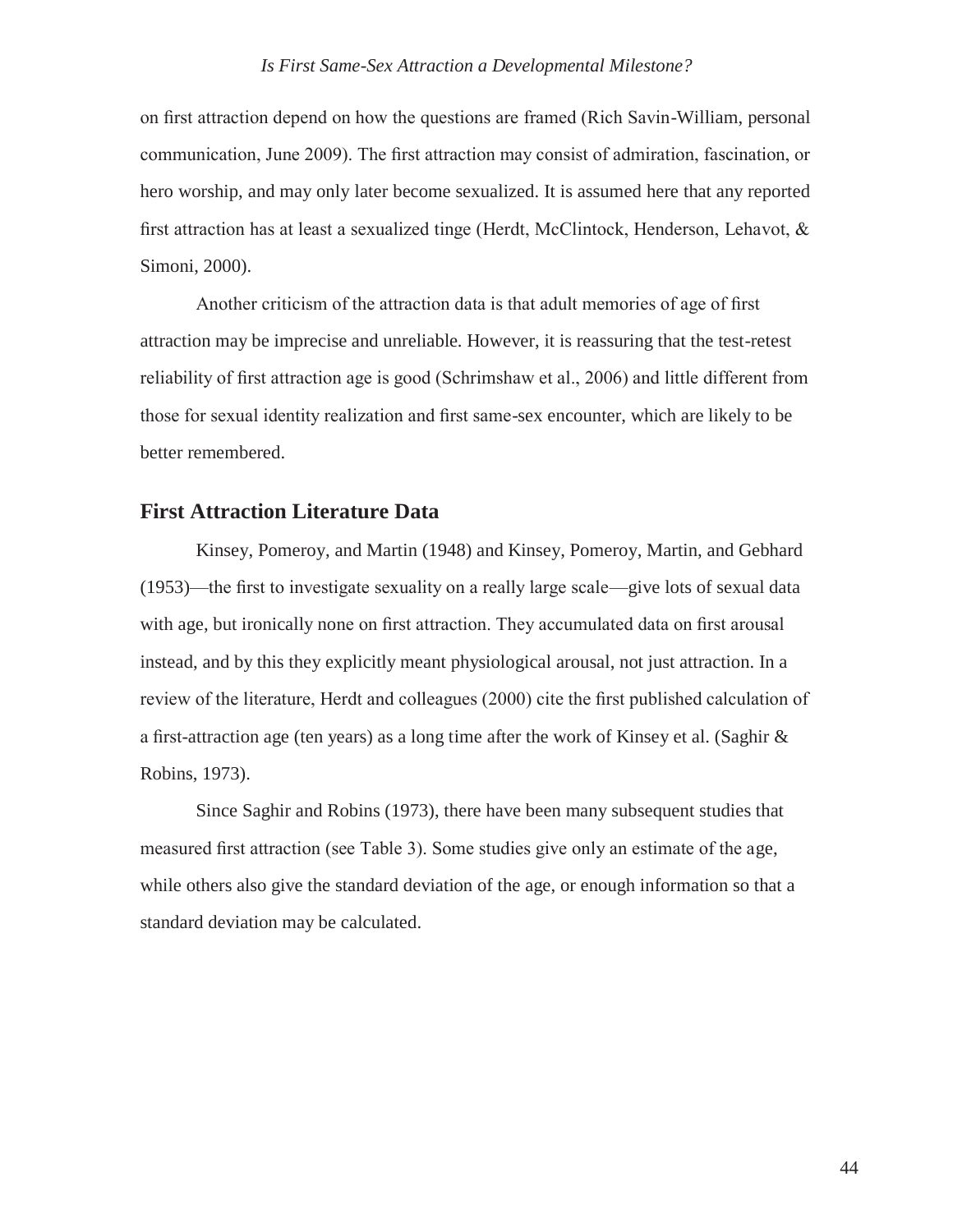|  |  |  | Table 3. Mean Ages for First Same-Sex Attraction |
|--|--|--|--------------------------------------------------|
|  |  |  |                                                  |

| Reference                                                                       | <b>Mean First Attraction</b>        | Comment                                                     |
|---------------------------------------------------------------------------------|-------------------------------------|-------------------------------------------------------------|
| Remafedi, Farrow, &<br>Deisher (1991)                                           | 10                                  | Both sexes combined                                         |
| Savin-Williams (1995)                                                           | $9.6 \pm 3.6, 10.1 \pm 3.7$         | Male/female                                                 |
| Bailey & Oberschneider<br>(1997)                                                | 10.4                                |                                                             |
| D'Augelli, Hershberger, $&$<br>Pilkington (1998)                                | $10+4$                              | Both sexes combined                                         |
| Savin-Williams (1998)                                                           | $7.5 \pm 3$ 10.5 $\pm$ 6            | Male/female                                                 |
| D'Augelli et al. $(2005)$                                                       | $10\pm 3.4$                         | Both sexes combined                                         |
| Schrimshaw et al. (2006)                                                        | $10.9 \pm 3.8$                      | Both sexes combined                                         |
| Floyd & Bakeman (2006)                                                          | $11.4\pm4.8$ $15.3\pm6.9$           | Male/Female                                                 |
| McCabe, Hughes,<br>Bostwick, Morales, &<br>Boyd (2012); McCabe et al.<br>(2012) | 10                                  |                                                             |
| Grossman (2008)                                                                 | $12.9 \pm$ ca. 7, and $9.8 \pm 3.5$ | Two estimates: men only                                     |
| Corliss, Cochran, Mays,<br>Greenland, & Seeman,<br>(2009)                       | $16+8$                              | Women only. May<br>include attractions other<br>than first. |

The mean and standard deviation of the measurements for age at first same-sex attraction for the twelve studies listed in Table 3 is 10.0±4.0 years for both sexes.

The Whitam and Mathy (1986) study of males and the Whitam, Daskalos,

Sobolewski, and Padilla (1998) study of females give cross-cultural data that is consistent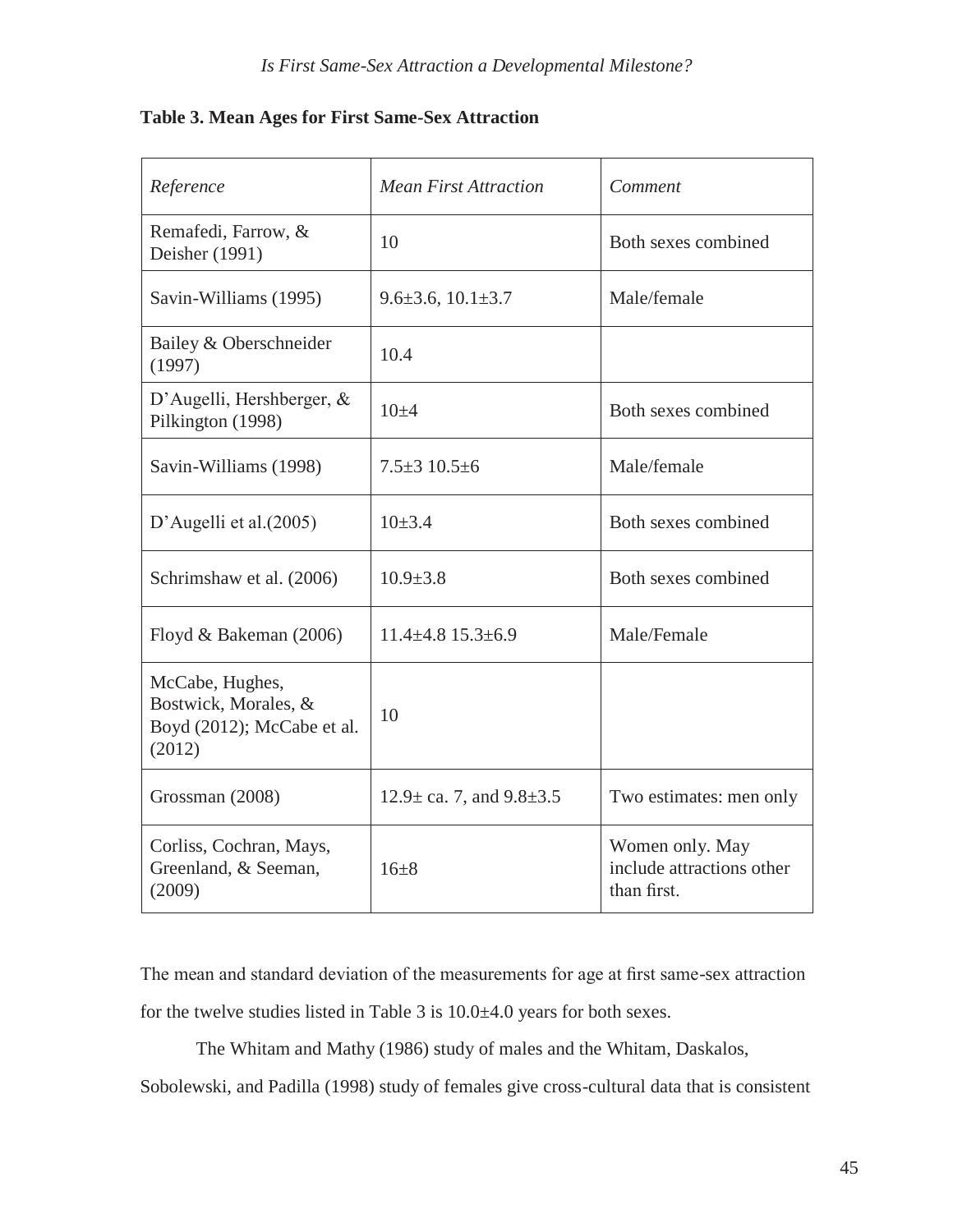with the studies cited in Table 3. In the Witam et al. studies (see Tables 4 and 5), standard deviations for first same-sex attraction were calculated from age ranges provided rather than from year-by-year data. Note that the measured ages of first opposite-sex attraction (OSA) also is included. Comments about the comparison between age of first SSA and OSA are offered in the technical appendix.

|            | <i>Brazil</i>  | Guatemala     | Philippines    | USA            |
|------------|----------------|---------------|----------------|----------------|
| <b>SSA</b> | $10.6 \pm 5.5$ | $8.2{\pm}4.9$ | $11.4 \pm 3.4$ | $10.9 \pm 4.5$ |
| <b>OSA</b> | $11.6 \pm 2.9$ | $9.1 \pm 4.2$ | $11.8 \pm 3.3$ | $10.3 \pm 4.8$ |

#### **Table 4. Age for First SSA for Males**

(Whitam & Mathy, 1986) Values are years, and errors are one standard deviation

|            | <i>Brazil</i>  | Peru           | Philippines    | USA            |
|------------|----------------|----------------|----------------|----------------|
| <b>SSA</b> | $14.8 \pm 6.9$ | $14.7 \pm 7.2$ | $15.2 \pm 6.1$ | $13.7 \pm 7.3$ |
| <b>OSA</b> | $12.5 \pm 2.8$ | $12.4 \pm 3.7$ | $15.1 \pm 3.2$ | $9.9 \pm 3.6$  |

**Table 5. Age for First SSA for Females**

(Whitam et al., 1998) Values are years and errors are one standard deviation.

Overall, the RSDs are similar to the data in Table 3—that is, the standard deviations are a large fraction of the ages rather than a small fraction.

In their review of the literature, Herdt et al. (2000) describe data from various primitive and sophisticated cultures and estimate that the first attraction (for both SSA and OSA) occurs at age ten. This is interpreted as evidence of a biological origin for first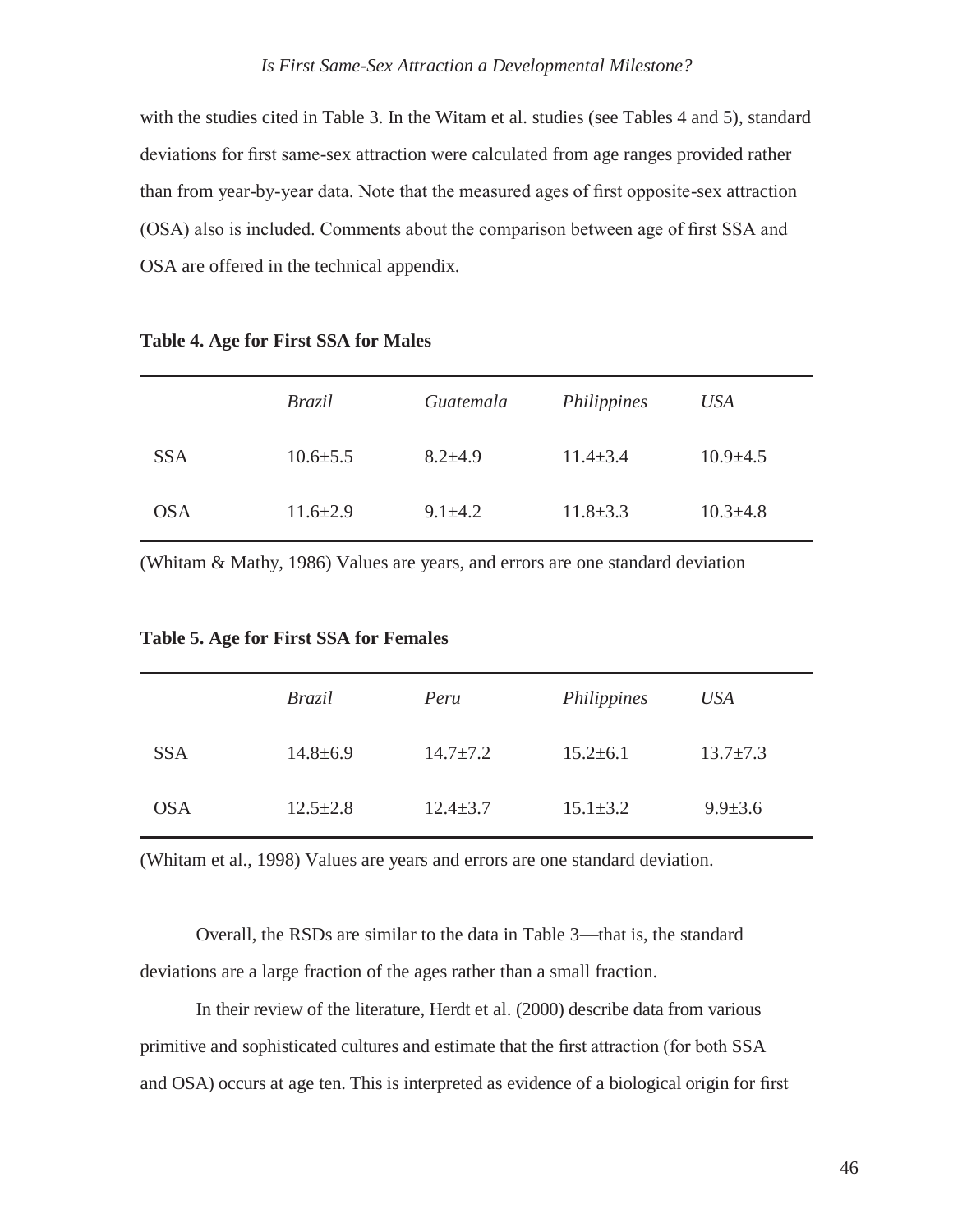attraction. The title of their paper is the memorable phrase: "The Magical Age of 10." Significantly, the age tabulated in their work does not correlate with the measured age of puberty. This is problematic as evidence for the biological origin of first attraction. At least in the United States, in more than thirty years of studies—from Saghir and Robins (1973) to Corliss et al. (2009)—measured age of first attraction has changed little. While the age of puberty in the West has decreased considerably over several decades (Katiala-Heino et al., 2003; Kinsey et al., 1948, 1953), in some of the primitive cultures, normal puberty occurs as late as age 19. Herdt et al. (2000) claim that since the age of first attraction is not changing, this must mean that first SSA (and OSA) are biologically programmed and occur independent of puberty and culture. In effect, they assert that age of first attraction is much more tightly biologically constrained than the age of puberty itself, which is very unlikely. The data in the present paper refute this interpretation because the spread in the timing of first attraction is much too large when compared with the age of puberty.

# **Comparison of Developmental Milestones with First SSA and OSA and First SS and OS Sexual Initiation**

The RSD for all of the previously tabulated data on developmental milestones and first SSA (see Tables 1–5) are compared below in Figure 1. The larger the RSD, thewider the spread in the data.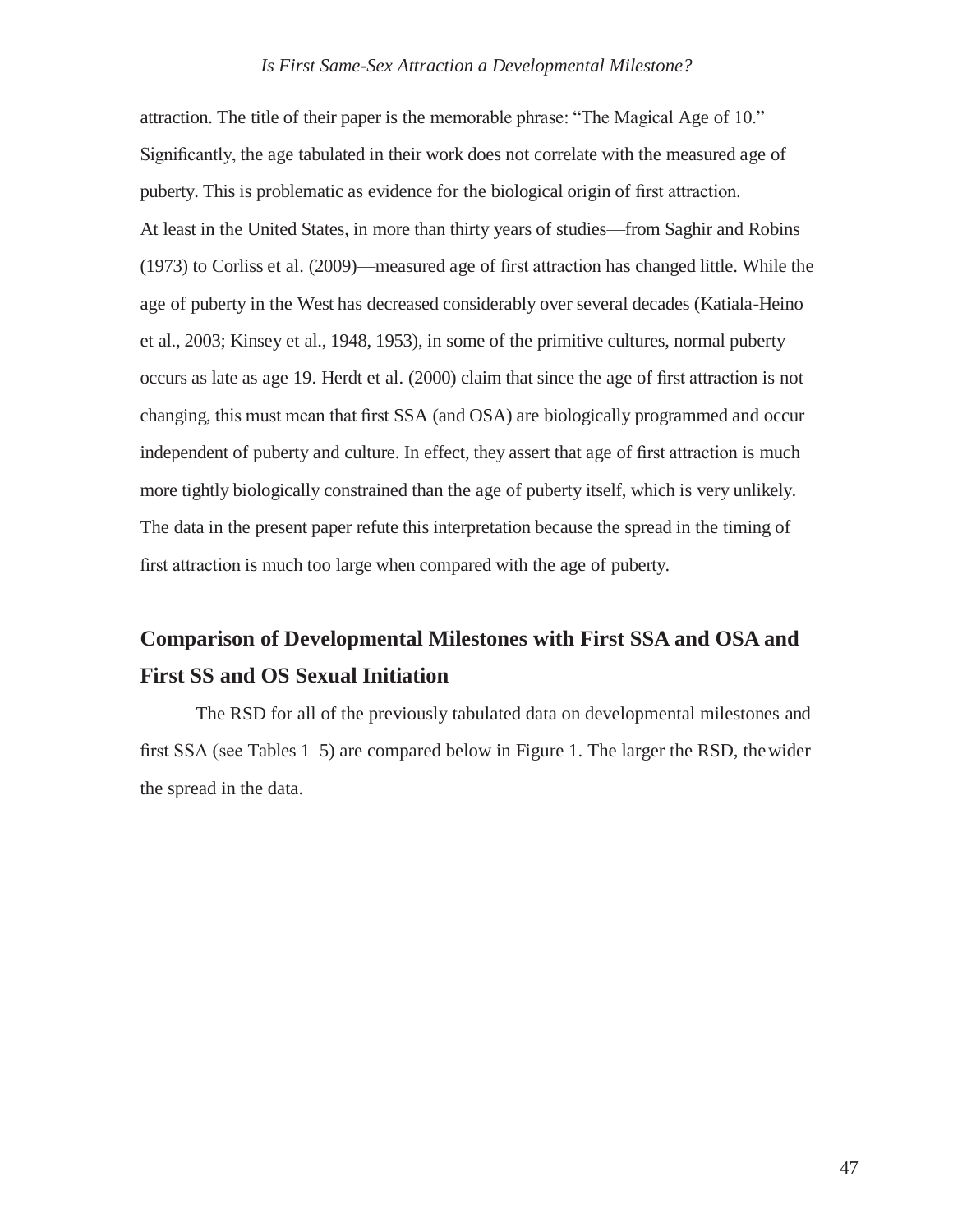

**Figure 1. Developmental Milestone RSDs Combined with RSD for First SSA**

In the figure, *First Homosex* and *First Het Sex* are data points for first intercourse/ initiation for homosexual and heterosexual respectively.

The highest horizontal thick line for *First SSA/OSA Attraction* emphasizes the 40% relative standard deviation, compared with other lesser relative standard deviations elsewhere in Figure 1; the enlarged diamond is merely for emphasis. This figure shows visually the point in this paper that most biological events are more tightly clustered in age than first attraction. For example, menopause occurs over a restricted age range, but graying of hair is much more variable in age. Lines indicating approximate lowest RSDs for prenatal and postnatal developmental events are included. The OSA first attraction RSD point, which is the same as for SSA, was derived from Tables 4 and 5.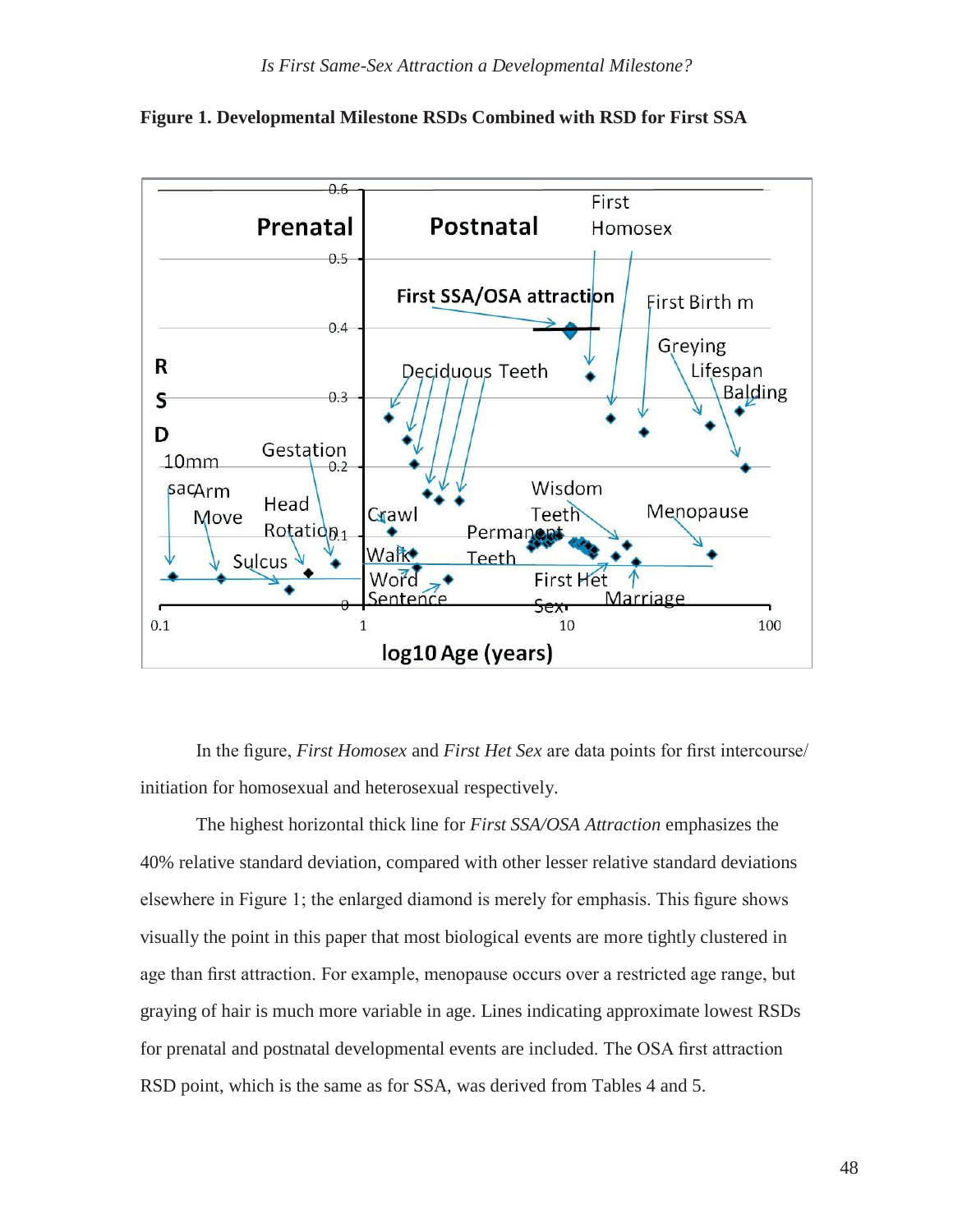In Figure 1 the values for the relative standard deviation statistic are much higher for deciduous (baby) teeth than for permanent teeth. This is reasonable, because it is less important that deciduous teeth erupt at fixed times.

It is interesting that even walking and first verbal production seem restricted in time to a surprising extent. In contrast, events like balding and lifespan are much more heavily influenced by the environment. Any genetic heterogeneity is included in the table/ figure data and could increase some RSD results.

The same-sex milestones have much larger RSDs than the heterosexual ones. It would be tempting to say that this is the result of societal pressures interfering with SSA, and making the ages at which milestones occur more variable, but this is not correct because the OSA first attraction RSD is similar to the SSA first attraction RSD (and very different from the other OSA milestones). This means either that the concept of "first attraction" is quite unsuitable as a measure of sexual orientation, or similar influences are impacting both.

#### **Comparison of Relative Genetic Influence of Specific Developmental Milestones**

Table 6 shows the genetic influence on milestone timing, where known.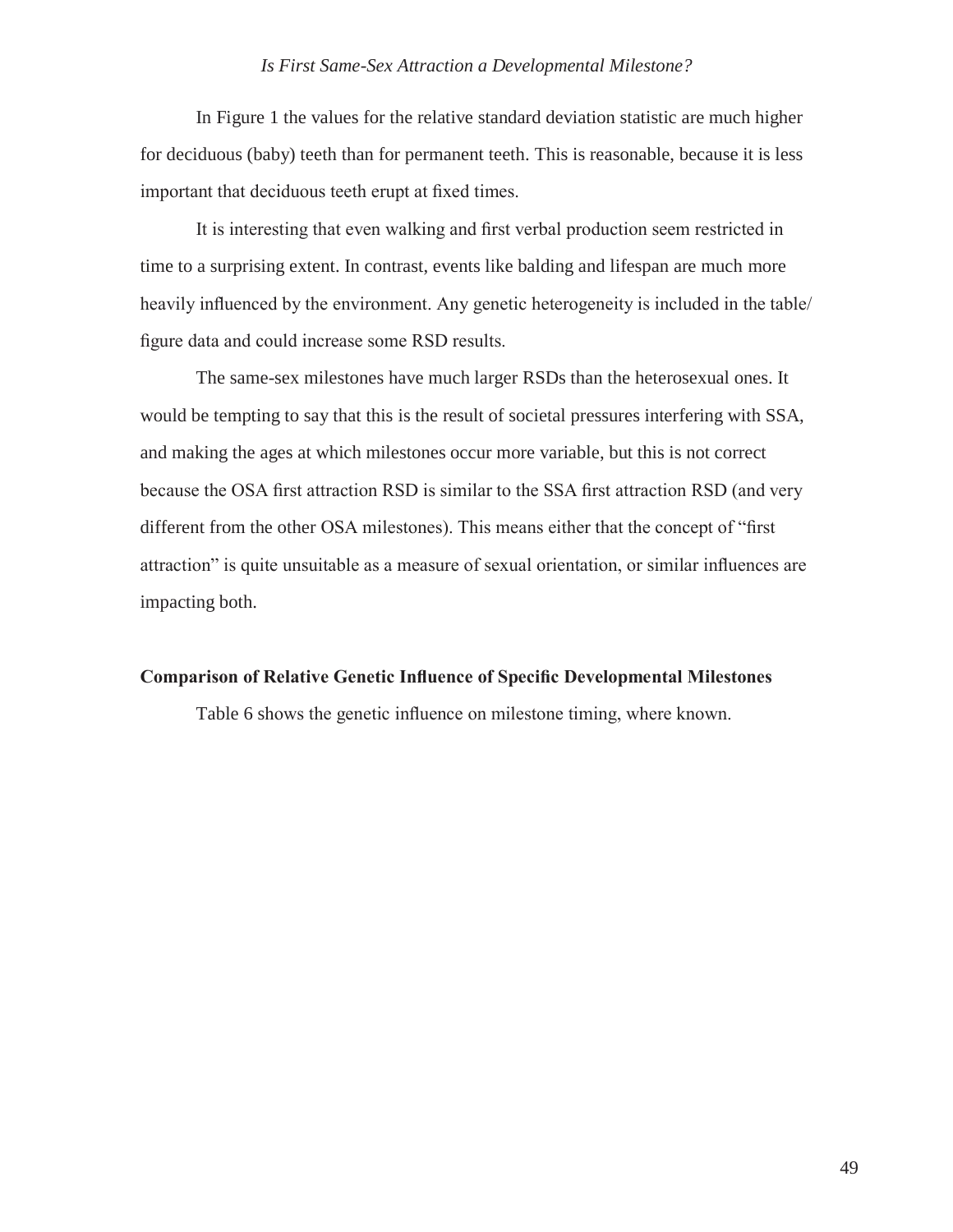| Milestone               | Reference                                                         | % Genetic Influence |
|-------------------------|-------------------------------------------------------------------|---------------------|
| <b>Gestation length</b> | (Clausson, Lichtenstein, &<br>Cnattingius, 2000)                  | 31 <sup>a</sup>     |
| First crawling, walking | Not found                                                         |                     |
| First word, sentence    | Not found                                                         |                     |
| Teeth eruption timing   | (Townsend, Hughes,<br>Luciano, Bockmann, &<br>Brook, 2009)        | 94                  |
| Puberty timing          | (Silventoinen, Haukka,<br>Dunkel, Tynelius, &<br>Rasmussen, 2008) | 91                  |
| First heterosex         | (Dunne et al., 1997)                                              | 72, 49 (M/F)        |
| Marriage                | (Trumbetta, Markowitz, &<br>Gottesman, 2007)                      | 27 <sup>d</sup>     |
| Graying                 | Not found                                                         |                     |
| <b>Balding</b>          | (Rexbye et al., 2005)                                             | 79 <sup>b</sup>     |
| Menopause timing        | (de Bruin et al., 2001)                                           | 86                  |
| Lifespan                | (Hjelmborg et al., 2006)                                          | 26 <sup>c</sup>     |

**Table 6. Percentage Genetic Influence from Twin Studies**

(a) Mother gene influence only—there is also a contribution from the fetus. (b) To a mean baldness criterion rather than age. (c) For 96-year-olds. (Similar results for 2 individual decades previous.) (d). Maximum from ages 20–40, but is RSD on marital status, not RSD on age.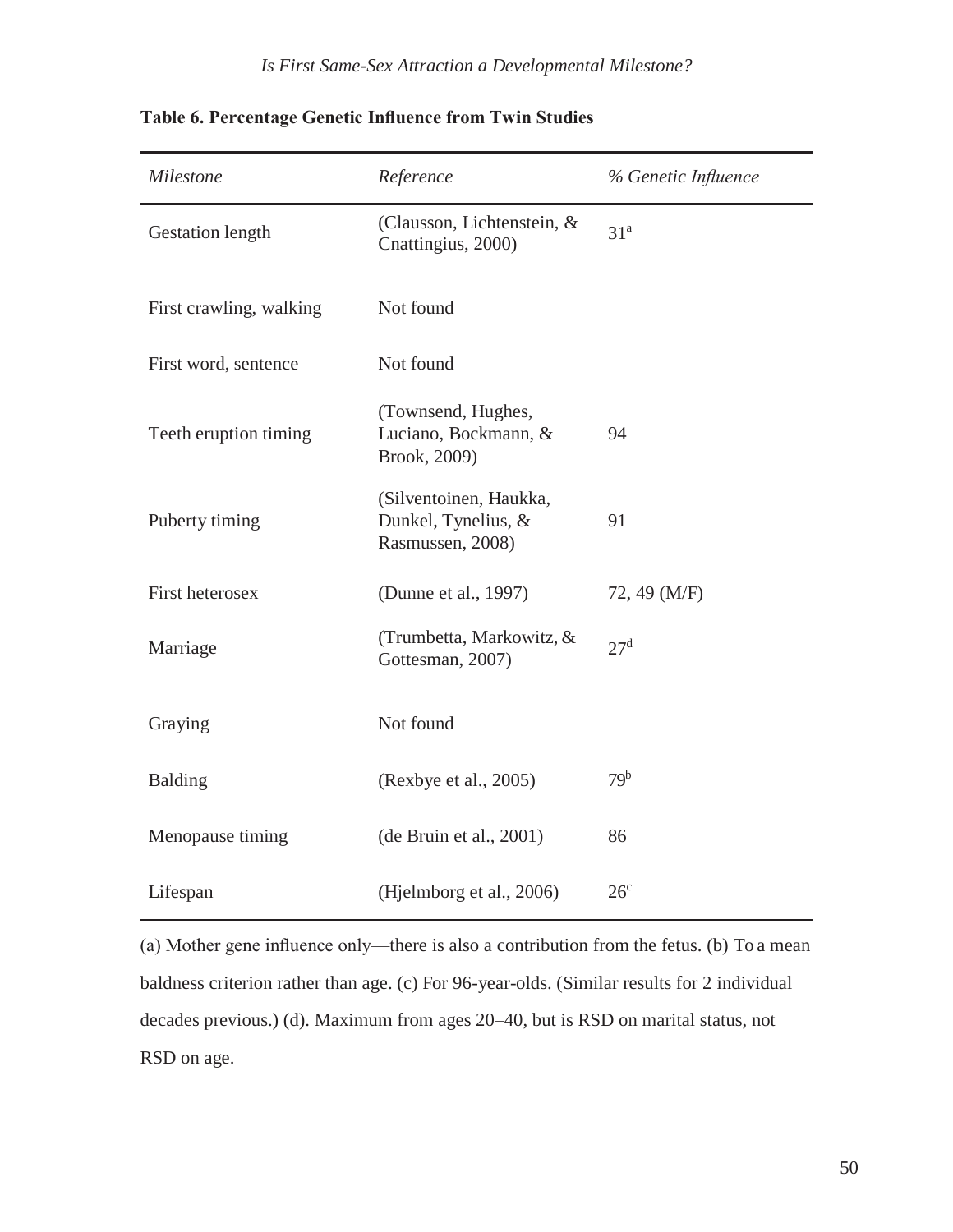We now compare the RSD on points with a known high genetic influence (more than 50%) from Table 6, such as teeth eruption, puberty, first heterosexual intercourse, balding, and menopause. The mean and standard error of the mean for RSD of these selected milestones are  $0.120 \pm 0.031$ . This is very statistically different from the 0.40 for RSD of first attraction (P<0.001) so presumably both SSA and OSA first attraction do not have a predominant genetic component.

For a more specific example, the data for first SSA and puberty for males—derived and redrawn from Hamer, Hu, Magnuson, Hu, and Pattatucci, (1993)—are particularly clear, because they are given separately for each year of age rather than as summary statistics. In Figure 2, note that the data for first SSA are very spread out, compared with the data for puberty.



**Figure 2. Male First SSA Attraction (Hamer et al, 1993) The numbers are per year.**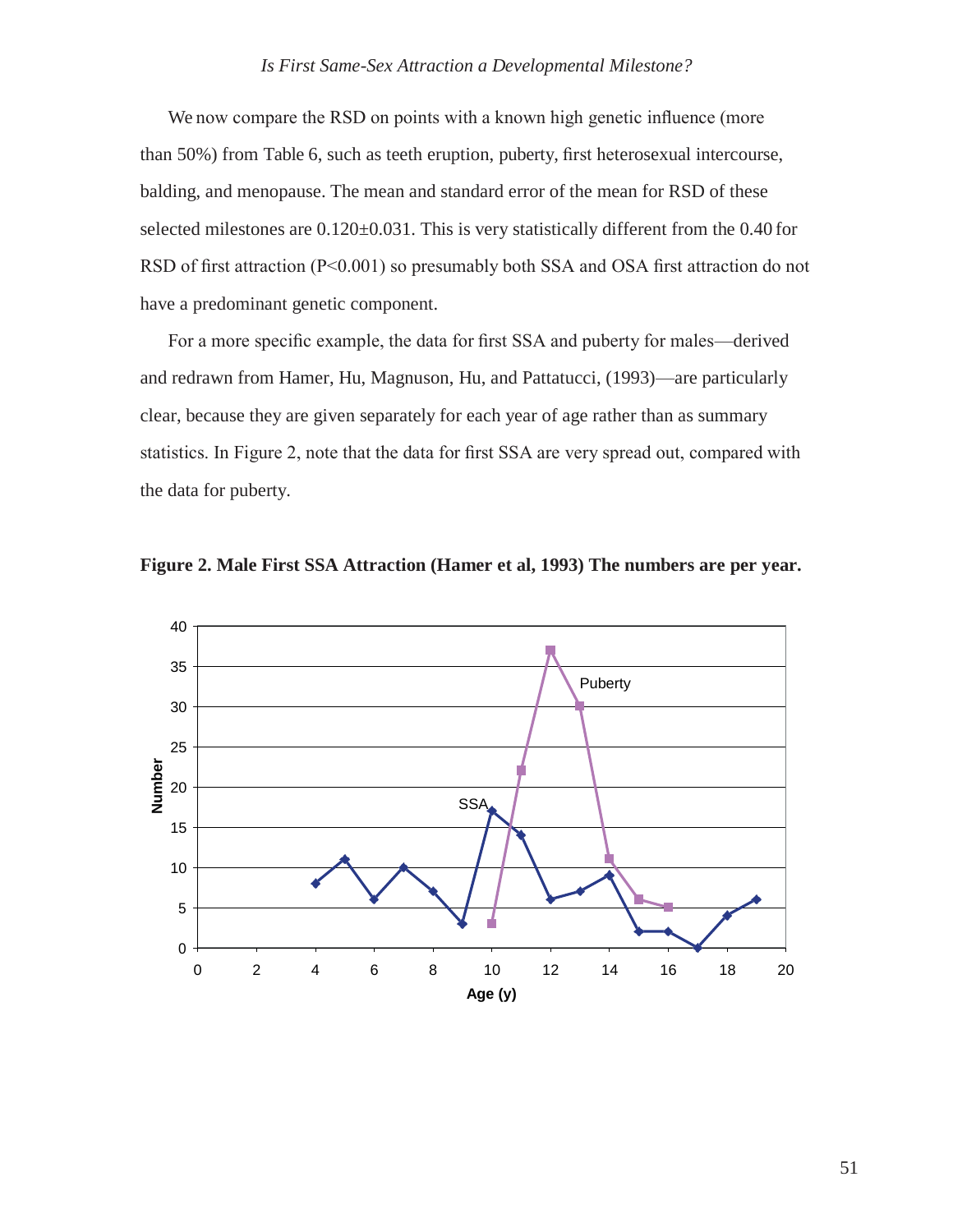From Figure 2, SSA age-occurrence is not like the genetically influenced shape of puberty. The two means and standard deviations are respectively 10.0±4.1 years, and 12.5±1.4 years; very different at the p<0.001 level by either a t-test or the Levene test for homogeneity of variance.

Using the known very strong genetic influence on puberty timing, the likely genetic influence on first SSA is calculated in the technical appendix. However, the conclusion from the comparison as seen in the figures is that the genetic influence is low and other influences predominate. There is no support for the idea that first attraction is an innate, or inevitable, developmental milestone.

### **The Possible Involvement of Adrenarche (Full Adrenal Maturity)**

Herdt et al. (2000) speculate that the "magical age of 10" may be due to adrenarche, which is a biological milestone. Adrenarche is the first achievement of full adrenal maturity, the point at which androgenic hormones are produced to mature levels and which has been observed to occur also at age ten (Auchus, 2011). Adrenal maturity occurs independent of puberty. It is possible to have puberty without adrenarche (as in the case of adrenal failure), and adrenarche without puberty (as in Turner's syndrome), and sexual attraction will still develop in either case (this example is for OSA). Auchus mentions that adrenarche is not an abrupt and signaled process occurring in mid childhood but rather a continuous process since birth. It therefore is not only independent of puberty but a different type of process and very spread out over time.

One possibility is that first attraction might be due to some prolonged genetic influence connected with hormones from the adrenal gland, which theoretically might explain the spread-out nature of first attraction. However, this seems very unlikely, given the example of girls with congenital adrenal hyperplasia and OSA (Meyer-Bahlburg, Dolezal, Baker, Ehrhardt, & New, 2006). Such girls have grossly excessive androgen production from well before birth, but not excessive attraction to the opposite sex; in

52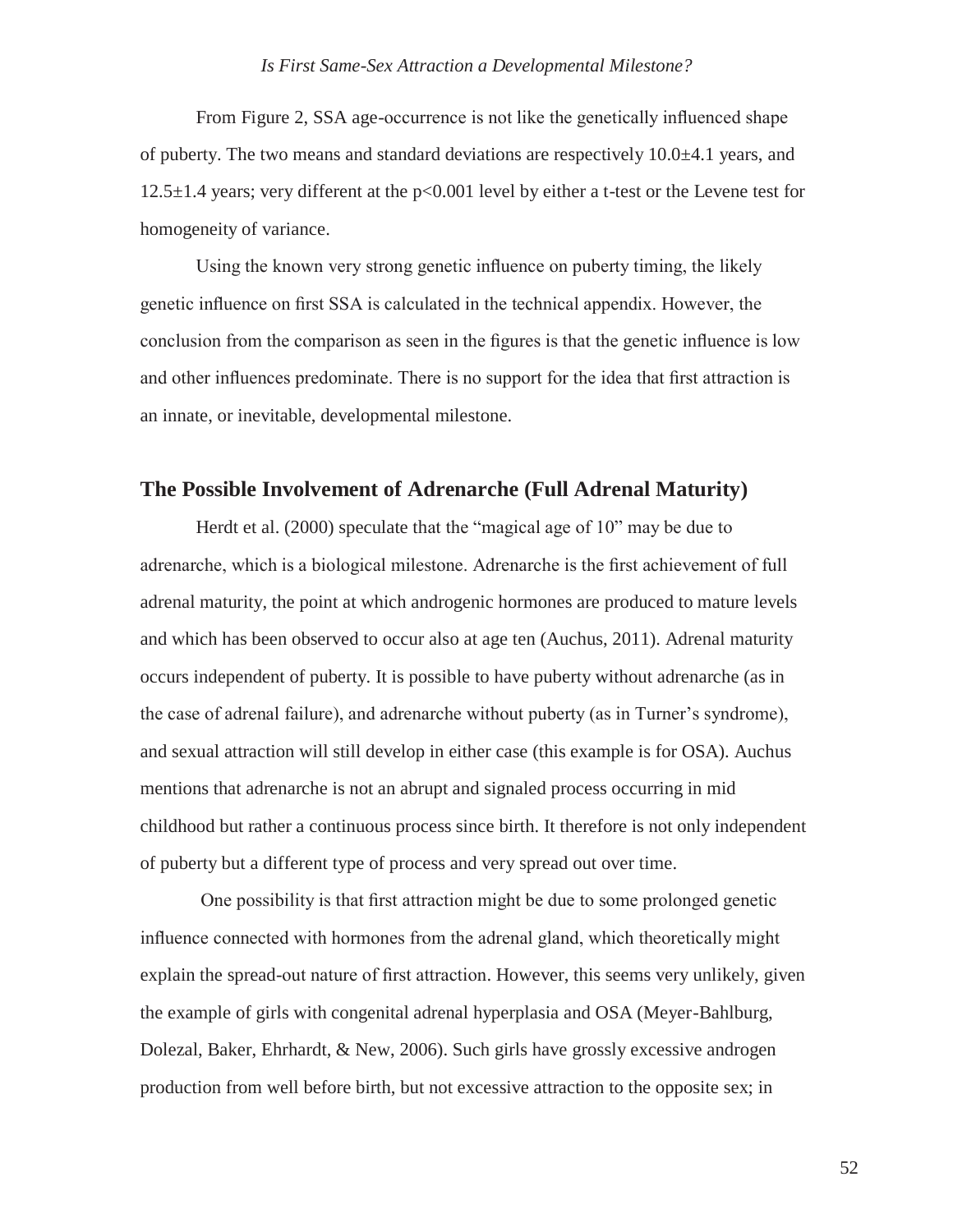fact, they have less attraction to the opposite sex. A small but increased proportion of girls with this condition is attracted to the same sex. These girls are not born precociously attracted to the opposite sex; rather they become attracted to the opposite sex in a way similar to those exposed to normal hormone levels. This suggests adrenarche is likely to be a quite minor influence on first attraction.

### **A Social Hypothesis**

An alternative hypothesis is that social environmental factors strongly influence the development of first same- (and opposite-) sex attraction. As described (Whitehead & Whitehead, 2010), the age of ten also coincides with an approximate peak in the differential social gender-development of each sex. For several years after birth, boys and girls have been following the diverging psychological trajectories appropriate to their sex (or for SSA children, often not following them). Having developed social gender characteristics that differ from the opposite sex, boys and girls commonly begin to be interested in those differences, and even attracted to those who are different. This is essentially the "exotic becomes erotic" idea of Bem for OSA, as well as SSA (Bem, 1996). Some of the spread in age at first attraction could simply derive from the variability in time required for encountering a person who is perceived as attractive. Twin studies have shown that romantic opposite-sex attraction has zero genetic influence for adults (Zietsch, Verweij, Heath, & Martin, 2011). Work using a quite large sample of adolescent twins found the same for same-sex attraction in teenagers, i.e., no genetic influence (Bearman & Brueckner, 2002). There seems little doubt that a similar survey for first attraction prepuberty would have a similar result.

A strength of the current paper is that the standard combination of the concept of genetically influenced developmental milestones and the variation of their age-spread has a large and well-established literature but has never before been applied to SSA. This is a fresh approach to the problem of genetic influence that is normally tackled by twin

53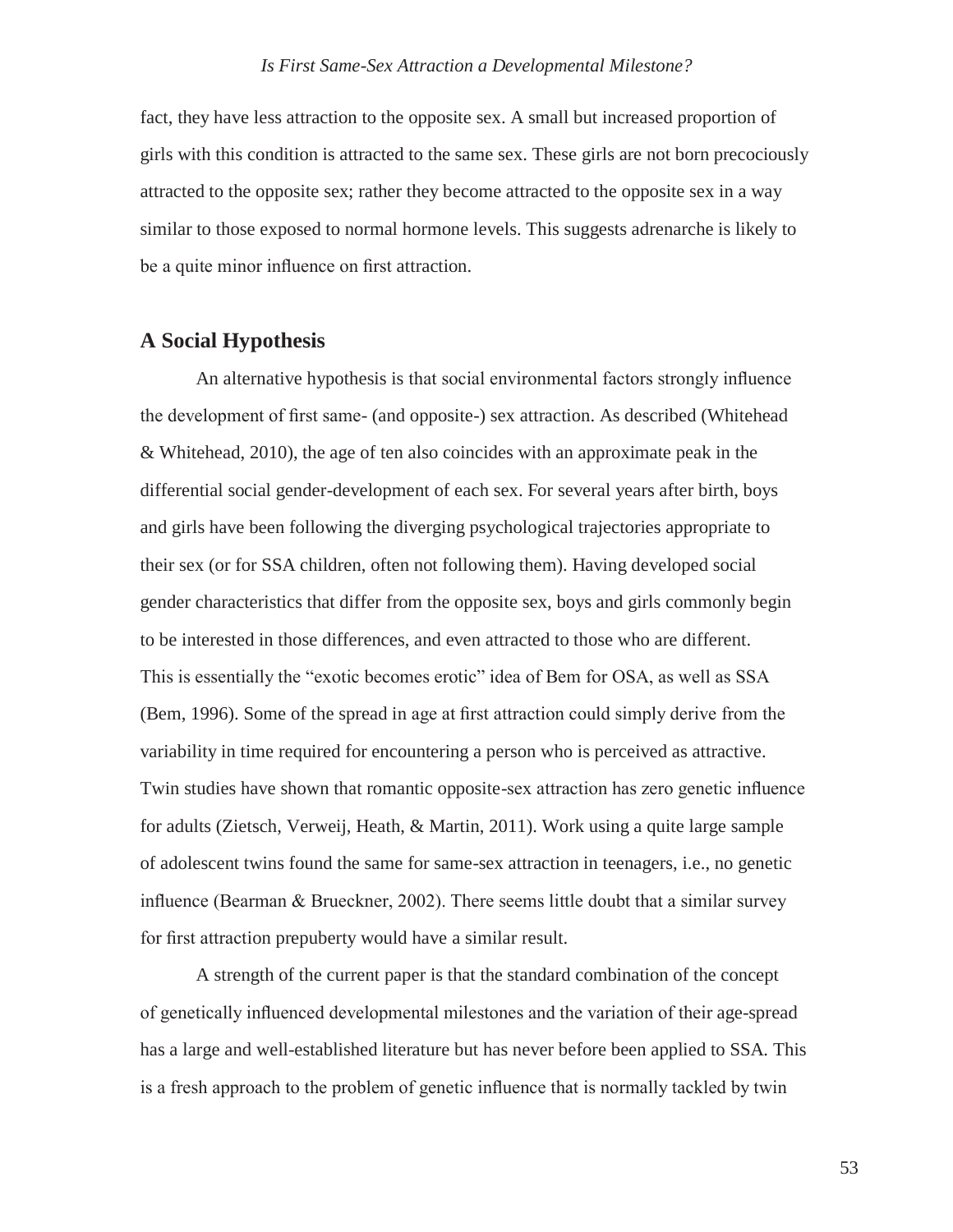studies or family studies. First SSA has such a wide relative standard deviation compared to other clearly genetically influenced milestones that it seems clear the appearance of first SSA is only weakly influenced by genetics. This means that the common belief that people with SSA are "born that way" is not supported by the literature on first attraction.

A possible limitation to this conclusion is that measuring first attraction is commonly done by asking only one question in a retrospective, self-report survey.Also, since the concept of "attraction" is so multifaceted, more research is needed to allow for a fuller exploration of this topic. For the present comparison, puberty was not too different in age from first attraction, but other comparisons with wider age disparities may introduce extra mathematical uncertainty.

### **Conclusions**

Although it is common to hear that first same-sex attraction coincides with earliest memories, numerous surveys show this is a very misleading generalization—half of all reported first attractions are later than age ten. It is doubtful whether this attraction is more than a possible harbinger of possible future sexualized attraction, particularly for SSA. Its very spread-out occurrence in time (about 40% relative standard deviation) makes it nearly impossible that it is predominantly biologically influenced. Human postnatal events that are known to be biologically preprogrammed have a much smaller relative standard deviation of about 7% and prenatal events of about 4%. It is also doubtful that adrenarche—adrenal maturity—is an adequate explanation for this "magical age of 10." A social explanation based on the development of psychosexual gender differences is more plausible.

54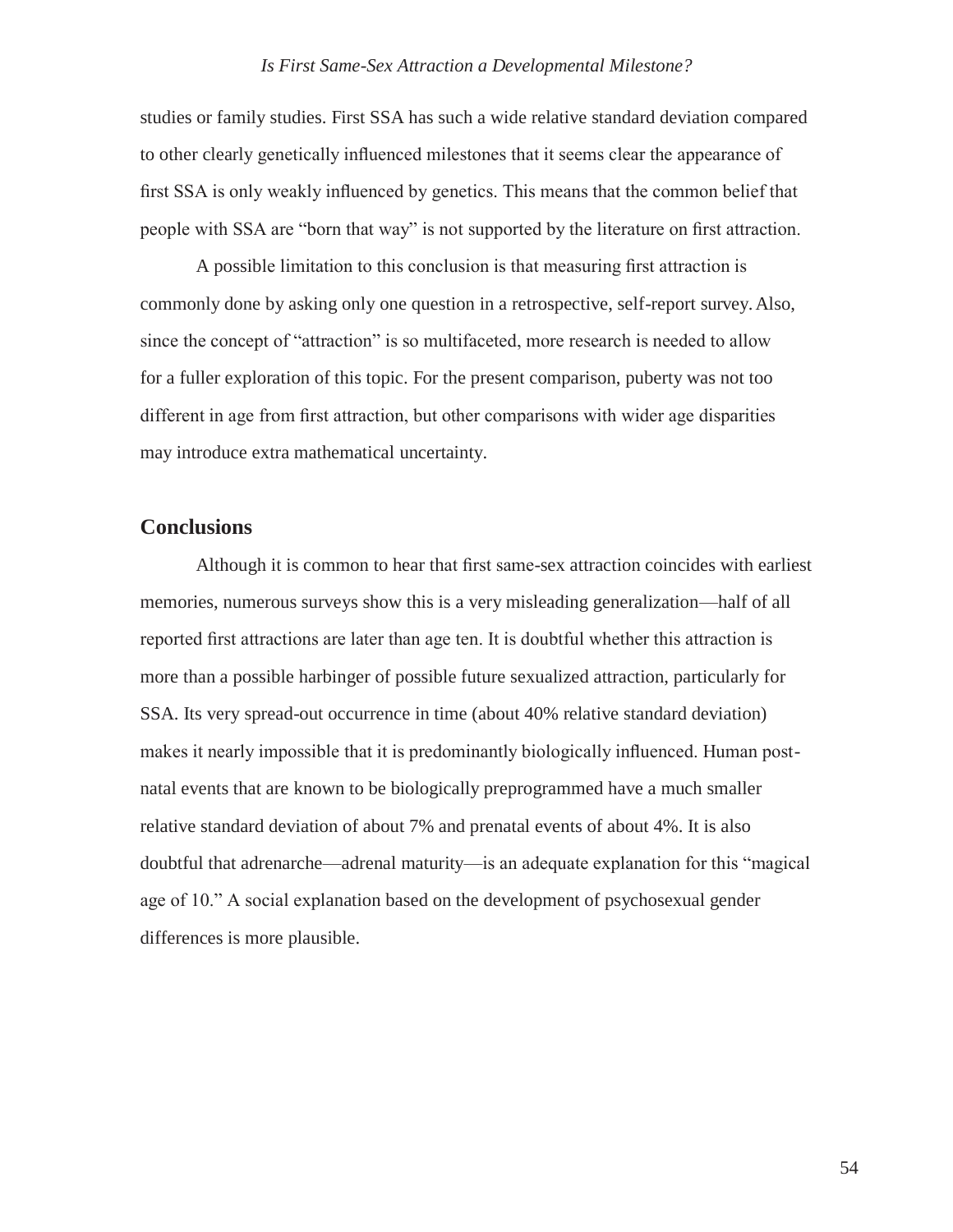# **References**

- Adolph, K. E., Vereijken, B., & Denny, M. A. (1998). Learning to crawl. *Child Development, 69*(5), 1299–1312.
- Auchus, R. J. (2011). The physiology and biochemistry of adrenarche. *Endocrine Development, 20*, 20–27.
- Bailey, J. M., & Oberschneider, M. (1997). Sexual orientation and professional dance. *Archives of Sexual Behavior, 26*, 433–444.
- Bearman, P. S., & Brueckner, H. (2002). Opposite-sex twins and adolescent same-sex attraction. *American Journal of Sociology, 107*, 1179–1205.
- Bem, D. J. (1996). Exotic becomes erotic: A developmental theory of sexual orientation. *Psychological Review, 103*, 320–335.
- CDC. (2008). Table 3. Numbers of deaths. <http://www.disastercenter.com/cdc/> Death%20rates%202005.html
- Clausson, B., Lichtenstein, P., & Cnattingius, S. (2000). Genetic influence on birthweight and gestational length determined by studies in offspring of twins. *BJOG, 107*(3), 375–381.
- Corliss, H. L., Cochran, S. D., Mays, V. M., Greenland, S., & Seeman, T. E. (2009). Age of minority sexual orientation development and risk of childhood maltreatment and suicide attempts in women. *American Journal of Orthopsychiatry, 79*(4 ), 511–521.
- Creighton University Medical Center. (2006). Ultrasound of early pregnancy. Retrieved December 2006 from<http://radiology.creighton.edu/pregnancy.htm>
- D'Augelli, A. R., Grossman, A. H., Salter, N. P., Vasey, J. J., Starks, M. T., & Sinclair, K. O. (2005). Predicting the suicide attempts of lesbian, gay and bisexual youth. *Suicide and Life-Threatening Behavior, 35*(6), 646–660.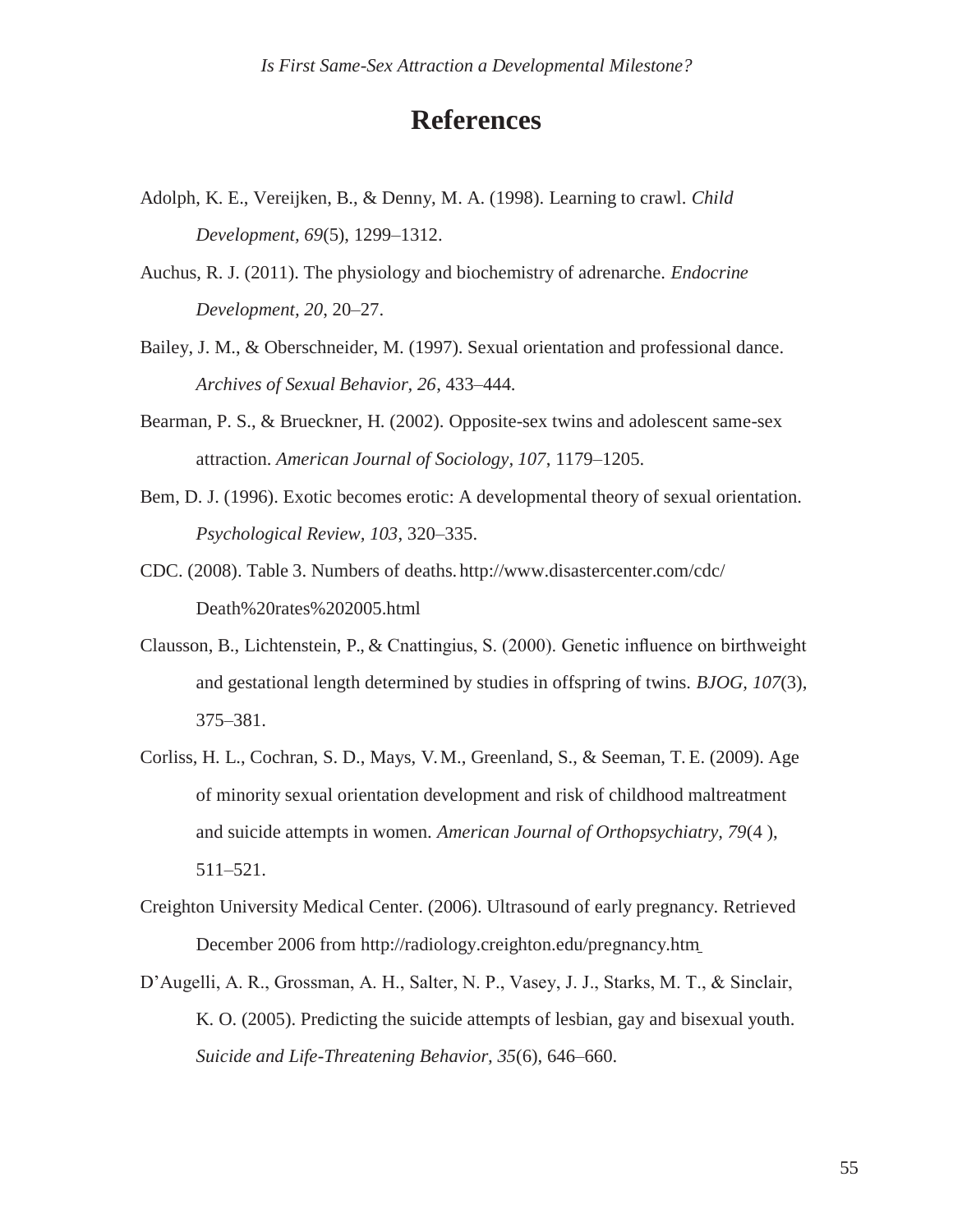- D'Augelli, A. R., Hershberger, S. L., & Pilkington, N. W. (1998). Lesbian, gay, and bisexual youths and their families: disclosure of sexual orientation and its consequences. *American Journal of Orthopsychiatry, 68*, 361–371.
- de Bruin, J. P., Bovenhuis, H., van Noord, P. A. H., Pearson, P. L., Arendonk, J. A. M., . . . & Dorland, M. (2001). The role of genetic factors in age at natural menopause. *Human Reproduction, 16*, 2014–2018.
- Dunne, M. P. , Martin, N. G., Statham, D. J., Slutske, W. S., Dinwiddie, S. H., Bucholz, K. K., . . . & Heath, A. C. (1997). Genetic and environmental contributions to variance in age at first sexual intercourse. *Psychological Science, 8*(3), 211–216.
- Floyd, F. J., & Bakeman, R. (2006). Coming-out across the life course: Implications of age and historical context. *Archives of Sexual Behavior, 35*(3), 287–296.
- Garel, C., Chantrel, E., Brisse, H., Elmaleh, M., Luton, D., Oury, J. F., . . . & Hassan, M. (2001). Fetal cerebral cortex: Normal gestational landmarks identified using prenatal MR imaging. *AJNR American Journal of Neuroradiology, 22*, 183–189.
- Grossman, A. H. (2008). The unique experiences of older gay and bisexual men: Associations with health and well-being. In R. J. Wolitski, R. Stall, & R. O. Valdiserri (Eds.), *Unequal opportunity: Health disparities affecting gay and bisexual men in the United States* (pp. 303–326). New York: Oxford University Press.
- Hamer, D. H., Hu, S., Magnuson, V. L., Hu, N., & Pattatucci, A. M. L. (1993). A linkage between DNA markers on the x-chromosome and male sexual orientation. *Science, 261*, 321–327.
- Hayakawa, K., Shimizu, T., Ohba, Y., Tomioka, S., Takahasi, S., Amano, K., . . . & Hayakata, Y. (1992). Intrapair differences of physical aging and longevity in identical twins. *Acta Geneticae Medicae Et Gemellologiae, 41,* 177–185.
- Herdt, G., McClintock, M., Henderson, A. W., Lehavot, K., & Simoni, J. M. (2000). The magical age of 10. *Archives of Sexual Behavior, 29* (6), 587–606.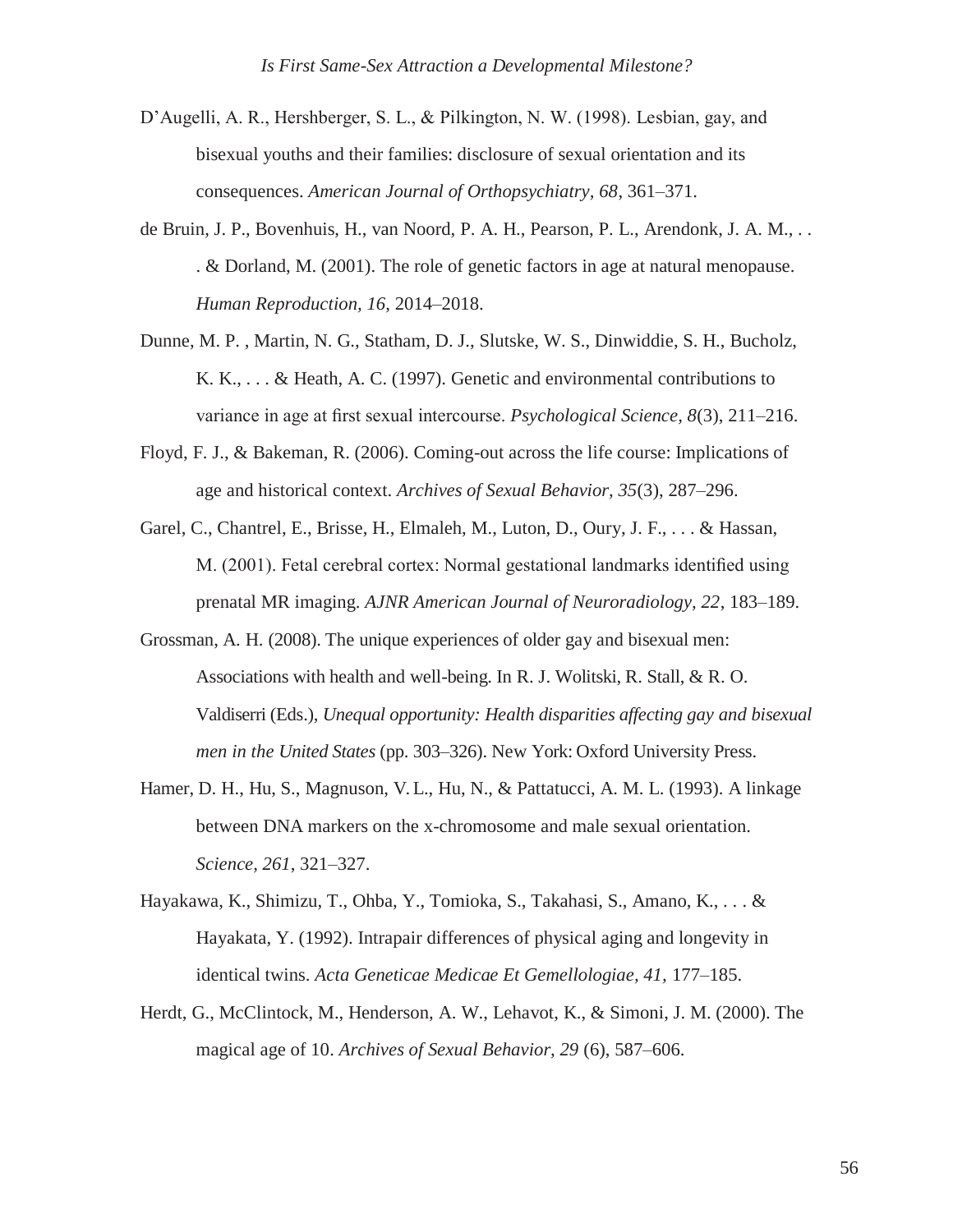- Hershberger, S. L. (1997). A twin registry study of male and female sexual orientation. *Journal of Sex Research, 34*, 212–222.
- Hillier, L., Turner, A., & Mitchell, A. (2005). *Writing themselves in again: 6 years on*. Melbourne: La Trobe University.
- Hjelmborg, B. J., Iachine, I., Skytthe, A., Vaupel, J. W., McGue, M., Koskenvuo, M., . . . & Christensen, K. (2006). Genetic influence on human lifespan and longevity. *Human Genetics, 119*(3), 312–321.
- Hägg, U., & Taranger, J. (1985). Dental development, dental age and tooth counts. *Angle Orthodontist, 55*, 93–107.
- Kaltiala-Heino, R., Marttunen, M., Rantanen, P., & Rimpela, M. (2003). Early puberty is associated with mental health problems in middle adolescence. *Social Science and Medicine, 57*, 1055–1064.
- Keogh, E. V., & Walsh, R. J. (1965). Rate of greying of human hair. *Nature, 207*, 877– 878.
- Kieler, H., Axelsson, O., Nilsson, S., & Waldenström, U. (1995). The length of human pregnancy as calculated by ultrasonographic measurement of the fetal biparietal diameter. *Ultrasound in Obstetrics & Gynecology, 6*(5), 353–357.
- Kinsey, A. C., Pomeroy, W. B., & Martin, C. E. (1948). *Sexual behavior in the human male*. Philadelphia: W. B. Saunders.
- Kinsey, A. C., Pomeroy, W. B., Martin, C. E., & Gebhard, P. H. (1953). *Sexual behavior in the human female.* Philadelphia: W. B. Saunders.
- Kurjak, A., Andonotopo, W., Hafner, T., Salihagic, A., Standojevic, M., Azumendi, G., . . . & Troyano, J. M. (2006). Normal standards for fetal neurobehavioral developments—longitudinal quantification by four-dimensional sonography. *Journal of Perinatal Medicine, 34*, 56–65.
- Laumann, E. O., Gagnon, J. H., Michael, R. T., & Michaels, S. (1994). *The social organization of sexuality*. Chicago: University of Chicago Press.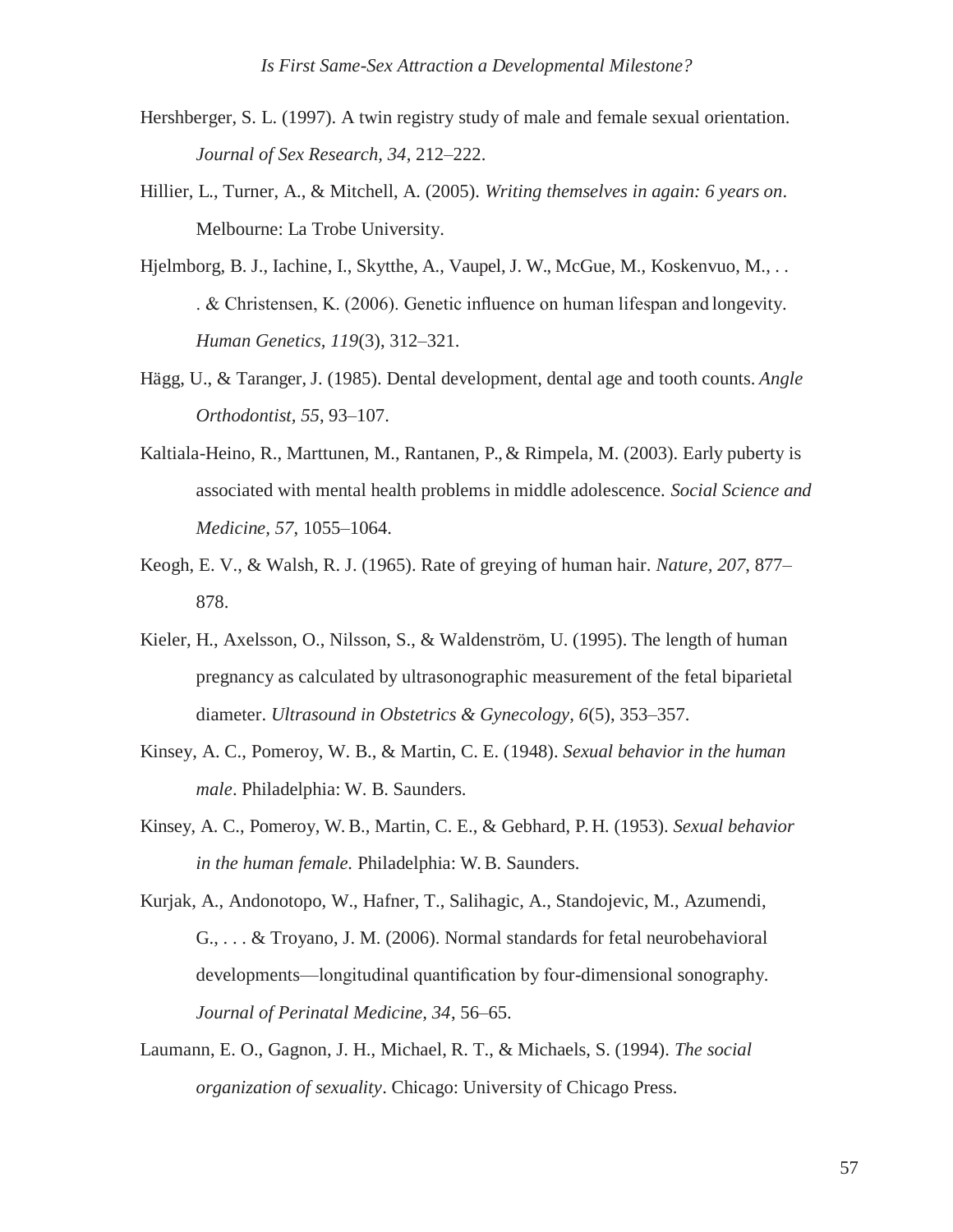LeVay, S. (2010). *Gay, straight and the reason why*. New York: Oxford University Press.

- Martin, J. A., Hamilton B. E., Ventura, S. J., Menacker, F., Park, M. M., & Sutton, P. D. (2002). Births: final data for 2001. *National Vital Statistics Reports, 51*(2), 1–104.
- McCabe, S. E., Hughes, T. L., Bostwick, W., Morales, M., & Boyd, C. J. (2012). Measurement of sexual identity in surveys: Implications for substance abuse research. *Archives of Sexual Behavior, 41*(3), 649–657.
- McLelland, M. J. (2000). *Male homosexuality in modern Japan: cultural myths and social realities.* Richmond, Surrey, UK: Curzon Press.
- Meyer-Bahlburg, H., Dolezal, C., Baker, S., Ehrhardt, A., & New, M. (2006). Gender development in women with congenital adrenal hyperplasia as a function of disorder severity. *Archives of Sexual Behavior, 35*(6), 667–684.
- Murray, S. A., Morgan, J. L., Kane, C., Sharma, Y., Heffner, C. S., Lake, J., & Donahue, L. R. (2010). Mouse gestation length is genetically determined. *PLoS One, 5*(8), e12418.
- Neligan, G., & Prudham, D. (1969). Norms for standard developmental milestones by sex, social class and place in family. *Developments in Medical Child Neurology, 11,* 413–422.
- Paik, J. H., Yoon, J. B., Sim, W. Y., Kim, B. S., & Kim, N. I. (2001). The prevalence and types of androgenetic alopecia in Korean men and women. *British Journal of Dermatology, 145*, 95–99.
- Remafedi, G., Farrow, J. A., & Deisher, R. W. (1991). Risk factors for attempted suicide in gay and bisexual youth. *Pediatrics, 87*, 869–875.
- Rexbye, H., Petersen, I., Iachina, M., Mortensen, J., McGue, M., Vaupel, J. W., & Christensen, K. (2005). Hair loss among elderly men: Etiology and impact on perceived age. *Journal of Gerontology: A Biological Sciences and Medical Science, 60*(8), 1077–1082.
- Saghir, M. T., & Robins, E. (1973). *Male and female homosexuality, a comprehensive investigation.* Baltimore, MD: Williams and Wilkins.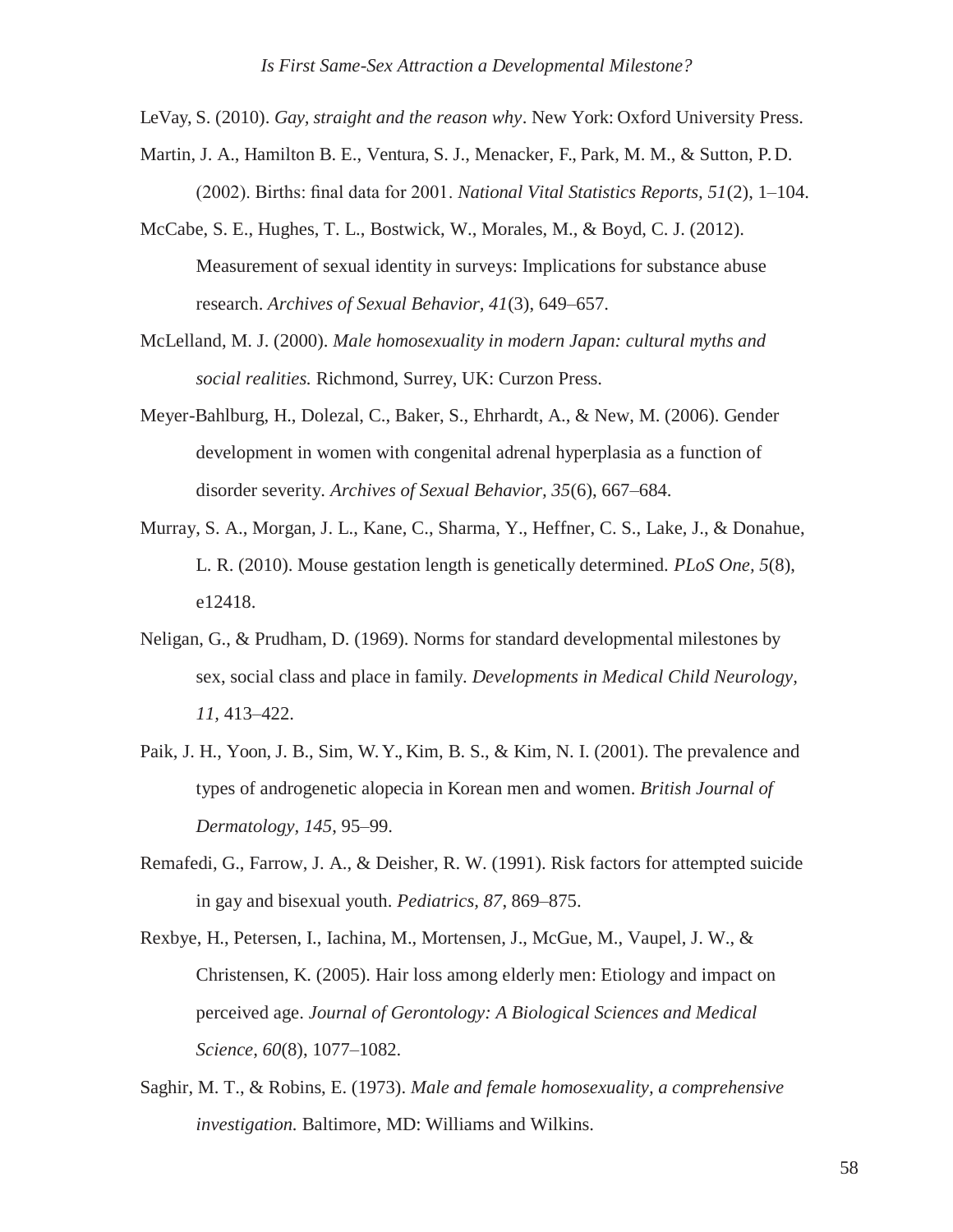- Savin-Williams, R. C. (1995). Lesbian, gay male, and bisexual adolescents. In A. R. D'Augelli & C. J. Patterson (Eds.). *Lesbian, gay, and bisexual identities over the lifespan* (pp. 166–189). New York: Oxford University Press.
- Savin-Williams, R. C. (1998). The disclosure to families of same sex attractions by lesbian, gay, and bisexual youths. *Journal of Research on Adolescence, 8,* 149–168.
- Savin-Williams, R. C., & Diamond, L. M. (2000). Sexual identity trajectories among sexual-minority youths: Gender comparisons. *Archives of Sexual Behavior, 29*, 607–627.
- Schrimshaw, E., Rosario, M., Meyer-Bahlburg, H., Scharf-Matlick, A., Langstrom, N., & Hanson, R. K. (2006). Test-retest reliability of self-reported sexual behavior, sexual orientation and psychosexual milestones among gay, lesbian and bisexual youths: High rates of sexual behavior in the general population: correlates and predictors. *Archives of Sexual Behavior, 35,* 225–234.
- Silventoinen, K., Haukka, J., Dunkel, L., Tynelius, P., & Rasmussen, F. (2008). Genetics of pubertal timing and its associations with relative weight in childhood and adult height: The Swedish young male twins study. *Pediatrics, 121*(4), e885-891.
- Townsend, G., Hughes, T., Luciano, M., Bockmann, M., & Brook, A. (2009). Genetic and environmental influences on human dental variation: A critical evaluation of studies involving twins. *Archives of Oral Biology, 54* (Suppl. 1), s45–s51.
- Trumbetta, S. L., Markowitz, E. M., & Gottesman, I. I. (2007). Marriage and genetic variation across the lifespan: Not a steady relationship? *Behavior Genetics, 37*(2), 362–375.
- Whitam, F. L., Daskalos, C., Sobolewski, C. G., & Padilla, P. (1998). The emergence of lesbian sexuality and identity cross-culturally: Brazil, Peru, the Philippines, and the United States. *Archives of Sexual Behavior, 27*, 31–56.
- Whitam, F. L., & Mathy, R. M. (1986). *Male homosexuality in four societies. Brazil, Guatemala, the Philippines, and the United States.* New York: Praeger.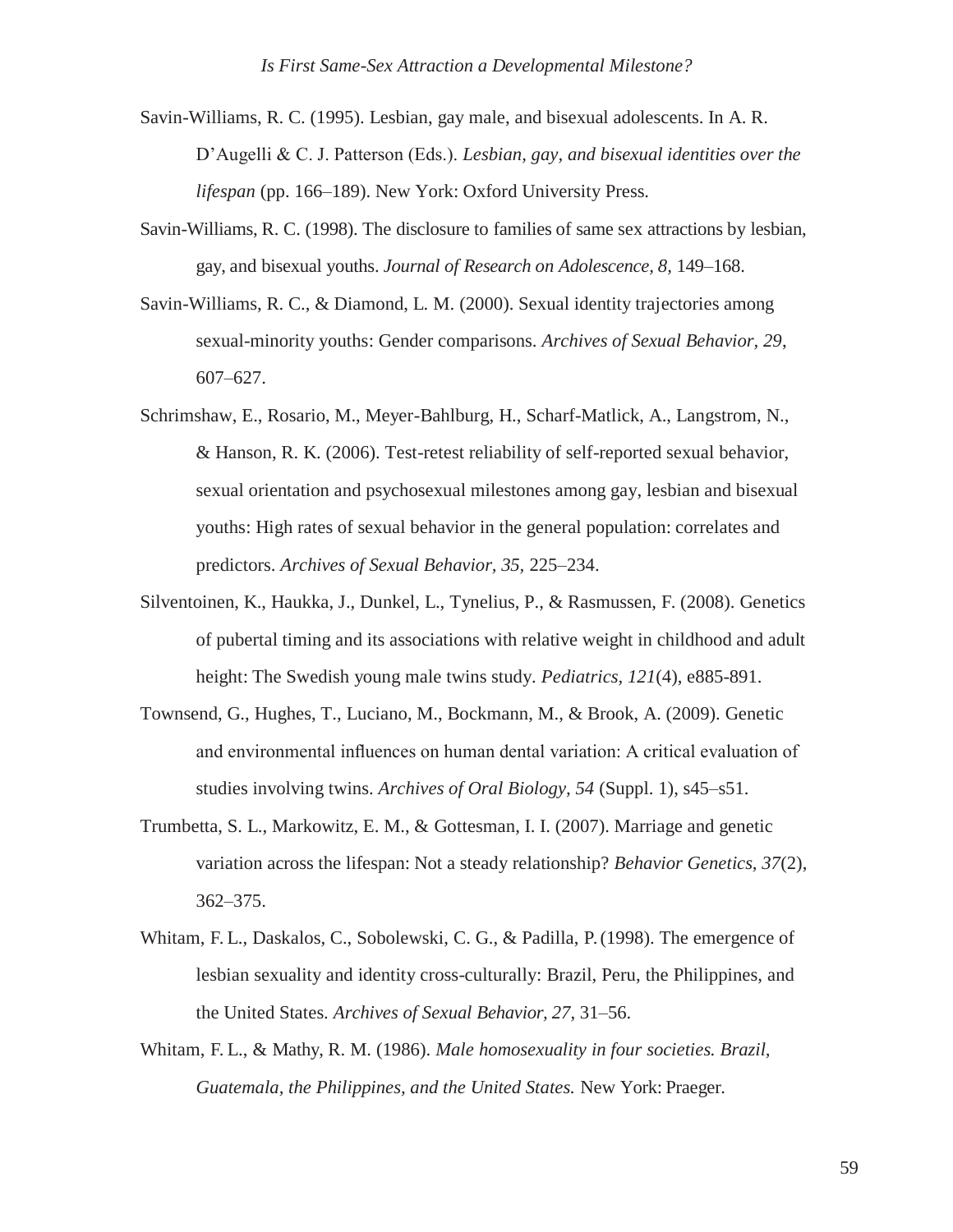- Whitehead, N. E. (2011). Neither genes nor choice: Same-sex attraction is mostly a unique reaction to environmental factors. *Journal of Human Sexuality, 3*, 81–114.
- Whitehead, N. E., & Whitehead, B. K. (2010). *My genes made me do it!* (2nd ed.). Lower Hutt, New Zealand: Whitehead Associates. See also [www.mygenes.co.nz](http://www.mygenes.co.nz/)
- Wilson, G., & Rahman, Q. (2005). *Born gay: The psychobiology of sex orientation*. London: Peter Owen.
- Zietsch, B. P., Verweij, K. J., Heath, A. C., & Martin, N. G. (2011). Variation in human mate choice: Simultaneously investigating heritability, parental influence, sexual imprinting, and assortative mating. *American Naturalist, 177*(5), 605–616.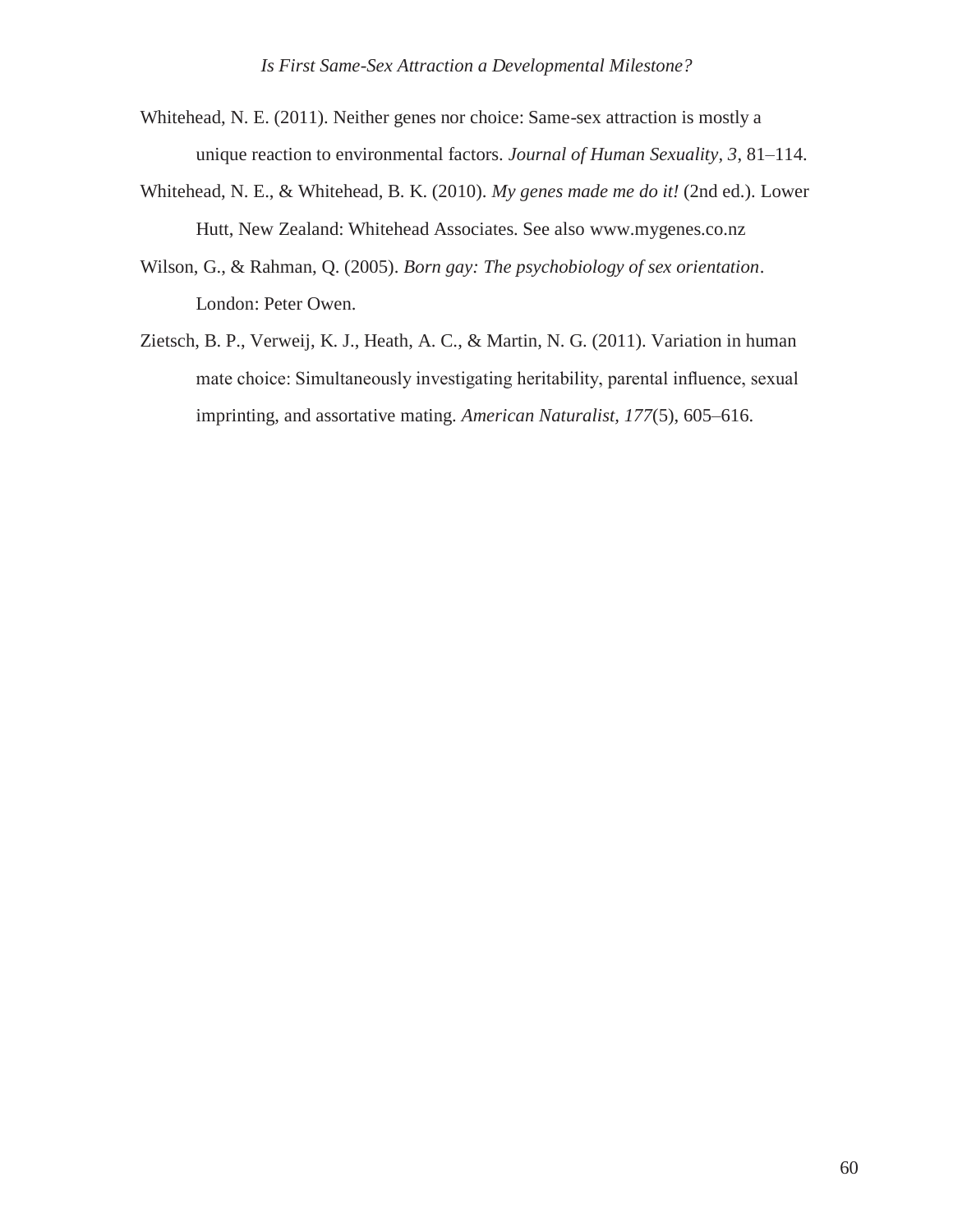# **Technical Appendix**

In this appendix, data from tables in the body of the paper are used to estimate the genetic and other influences on timing of first attraction. This method is a minor novelty in the literature, but follows from the mathematics used. Comparison of variances is universally employed, but rarely applied to milestones.

The data for timing derived from Figure 2 are  $10.0\pm 4.1$  years, and  $12.5\pm 1.4$ years for first SSA and puberty respectively. The variance of these measures, which is the square of the standard deviation of each mean, is used. Therefore, variances of  $4.1<sup>2</sup>$ and  $1.4<sup>2</sup>$  or 16.81 and 1.96, were compared. The genetic contribution to the timing of puberty from Table 6 is 0.91 or 1.96\*0.91 or 1.78 (because the genetic contribution to puberty is only 91% instead of 100%). Other things being equal, we compare 1.78 units of variance contribution for timing of puberty with 16.81 units of variance for first SSA. This means that the genetic contribution to first SSA is about 10%. It could possibly be somewhat less, because the mean age of 10 for first SSA is less than the mean age of 12.5 for puberty (see Figure 2). For a general conclusion, it is enough to know that the genetic contribution to the variance of first same-sex attraction timing is weak rather than overwhelming. The result is similar to a previous estimation from twin studies by a quite different method (Whitehead, 2011).

Figure 2 does not give information we could use to repeat the calculation for OSA. Some first attraction ages (standard deviation in parentheses) can be used from Tables 4 and 5, though they are less precise than the Figure 2 data, i.e., OSA(m) 10.3 (47%) OSA(f) 9.9 (36%).

These two results for OSA again indicate a weak effect of genetics, for both males and females and in the order of 10%.

It may surprise readers that the genetic contribution to OSA timing is apparently so low. While it is quite widely assumed that one is "born OSA," there has been only